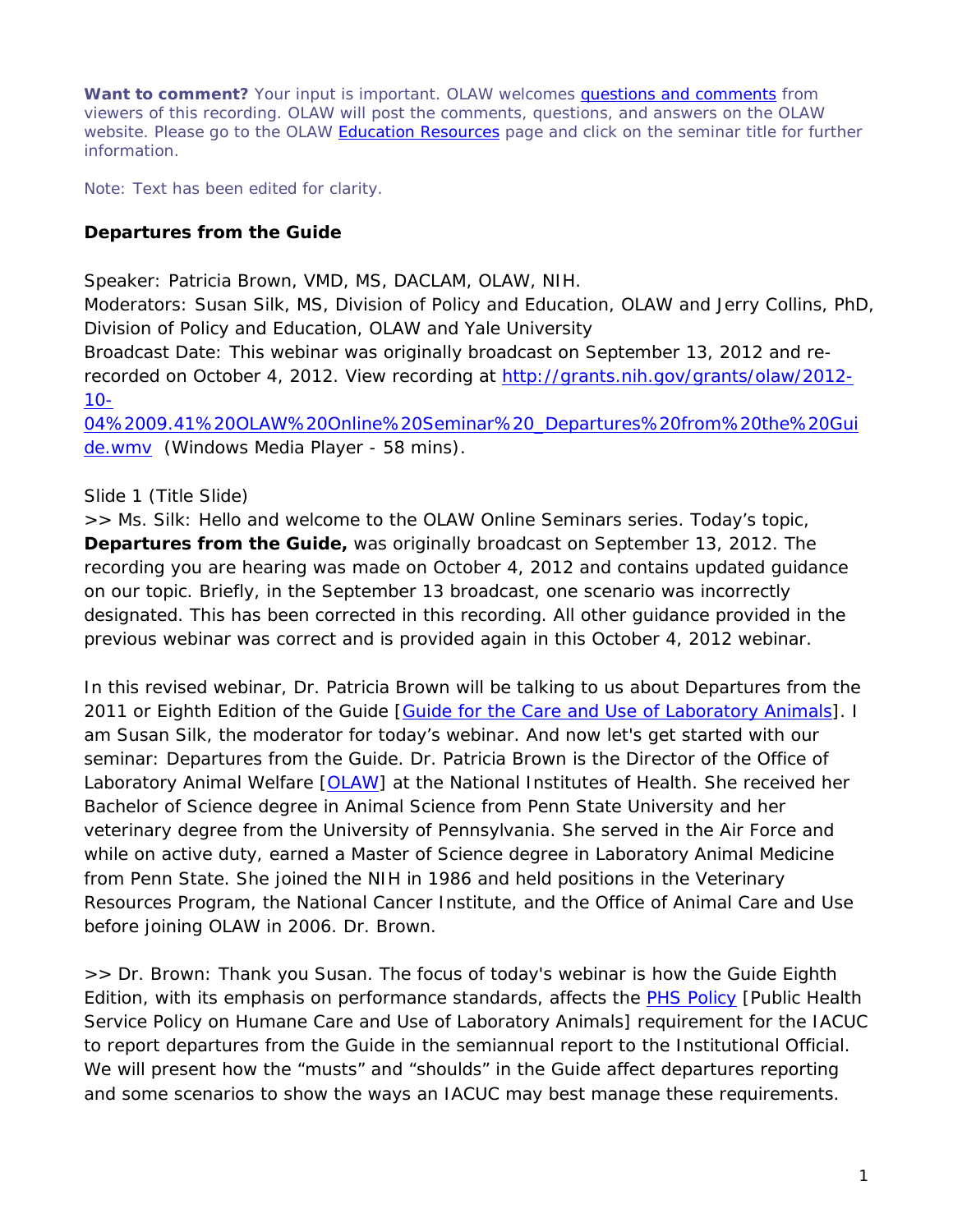# Slide 2 (What Does the Policy Say?)

As many of you know, the PHS Policy requires that Assured institutions base their programs of animal care and use on the *Guide for the Care and Use of Laboratory Animals*. NIH adopted the *Guide* Eighth Edition in 2011 with an expected implementation by Assured institutions in 2012.

# Slide 3 (What Does the Policy Expect?)

PHS Policy section *IV.B.3.* states that the IACUC shall prepare reports that contain a description of the nature and extent of the institution's adherence to the *Guide* and the Policy and must identify specifically any departures from the provisions of the *Guide*. The IACUC must state the reasons for each departure.

# Slide 4 (Terms Used in the Webinar)

Because there are a number of commonly used terms that have very similar meanings and appear in the PHS Policy and in the Animal Welfare Act Regulations, we have developed this table to minimize confusion during our discussion. I will use these terms with the specialized meanings shown here throughout the webinar.

- The term deviation will apply to divergent behavior from the *Guide* that may or may not be a departure.
- A departure is a variation from the standards of the *Guide* that must be reported in the semiannual report to the Institutional Official.
- A deficiency may be significant or minor. PHS Policy section  $\underline{IV.B.3.}$  defines a significant deficiency as a deficiency that in the judgment of the IACUC and the Institutional Official is or may be a threat to the health or safety of the animals. A minor deficiency is one that is not significant. Deficiencies found during the semiannual program review and facility inspections are reported in the semiannual report with a specific plan and schedule for correction.
- An exception, within our discussion of the *Guide* today, is a case that does not conform to the general rule. Because today's discussion is focused on the *Guide*, we will not be discussing exceptions and exemptions as they apply to the Animal Welfare Act Regulations overseen by the U.S. Department of Agriculture; nor will we discuss departures from the Animal Welfare Act Regulations.

## Slide 5 (*Guide* Emphasizes Performance)

Performance standards are emphasized in every chapter of the 2011 *Guide*. The *Guide* defines a performance standard as a standard or guideline that, while describing the desired outcome, provides flexibility in achieving that outcome. Throughout the *Guide*, you will find definitions of desired outcomes and discussion and guidance on how to achieve the outcomes. Performance standards are not prescriptive and require a more sophisticated approach than engineering standards. They empower institutions to make decisions specific to their program needs. OLAW presented a webinar on Performance Standards in April 2012. If you have not viewed it, I encourage you to. [See *Education* [Resources\]](http://grants.nih.gov/grants/olaw/educational_resources.htm)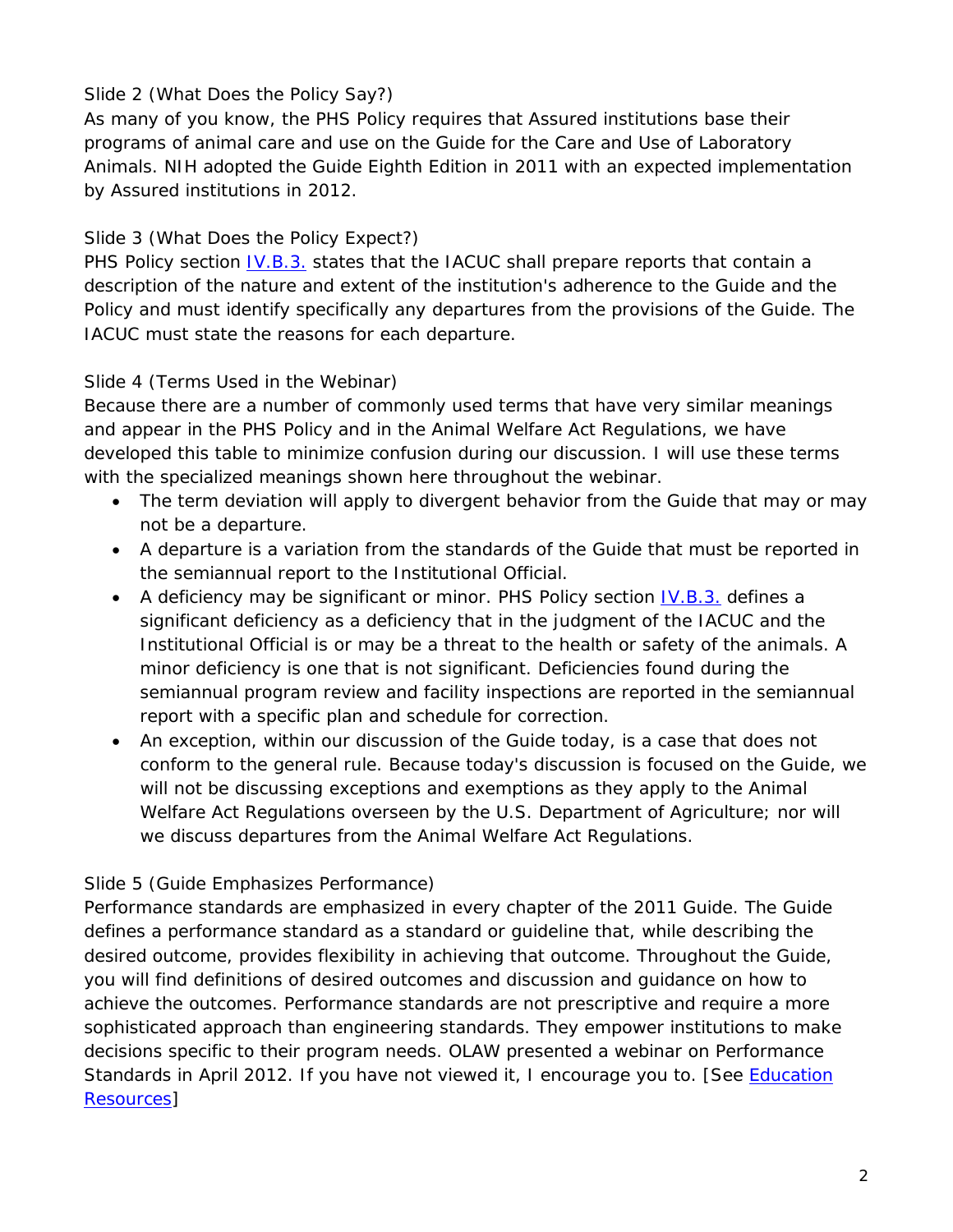## Slide 6 (Guide Notice NOT-OD-12-148)

On September 10, 2012, OLAW issued Guide Notice [NOT-OD-12-148](http://grants.nih.gov/grants/guide/notice-files/NOT-OD-12-148.html) in the NIH Guide for Grants and Contracts. This Notice provides guidance on how IACUCs should consider the Eighth Edition of the *Guide* when preparing the semiannual report and identifying departures. We issued this Notice in response to a growing number of questions from IACUCs on what OLAW expects to be included in the semiannual report. During our own internal review of the *Guide*, we found a number of examples where the *Guide* acknowledges exceptions in specific situations. OLAW does not consider these exceptions departures from the *Guide* and these exceptions are not to be reported in the semiannual report. The Notice also provides guidance on how OLAW considers the standards in the *Guide* based on the terms "must", "should" and "may".

## Slide 7 (OLAW on *Guide* Must, Should, May)

OLAW defines a "must" statement as a minimum standard required of all Assured institutions. "Should" statements in the *Guide* often involve [performance standards.](http://grants.nih.gov/grants/olaw/positionstatement_guide.htm#performance) OLAW does not consider well-established performance standards as departures from the *Guide*. An institution may elect to follow a different course of action than a "should" statement in the *Guide* if that action results in an equivalent outcome and is reviewed and approved by the IACUC. Institutions are not required to comply with "should" statements that do not apply to their program. The OLAW [Semiannual Program](http://grants.nih.gov/grants/olaw/sampledoc/cheklist.htm) Review and Facility Inspection [Checklist,](http://grants.nih.gov/grants/olaw/sampledoc/cheklist.htm) available on the OLAW website, lists the "musts" and "shoulds" that IACUCs are to evaluate as part of the semiannual program review and facility inspections. Use of the checklist is not required, it is provided for the convenience of Assured institutions. "May" statements in the *Guide* are suggestions that institutions can choose to implement if suitable for their program.

## Slide 8 (New OLAW FAQ C7)

In parallel with the release of the Notice in the NIH Guide for Grants and Contracts, we also posted a new FAQ on our website. It is [FAQ C7](http://grants.nih.gov/grants/olaw/faqs.htm#c7) in the section on Institutional Reporting to OLAW. As you can see, if you compare the two guidance documents, the FAQ is similar to the Notice in that it explains the PHS Policy requirement that the IACUC must review and approve departures. The FAQ states that IACUC-approved departures must be based on scientific, veterinary medical, or animal welfare issues and that the departures must be identified in the semiannual report to the IO. In addition to FAQ C7, OLAW has developed a webpage [\[Departures from the](http://grants.nih.gov/grants/olaw/departures.htm) *Guide*] with additional guidance about deviations and when they are departures. This page contains examples, scenarios, and a condensed table for easy reference.

## Slide 9 (Deviations from the *Guide*)

This slide depicts an outline of the types of deviations covered in the [C7] FAQ and on the webpage. There are three main types of deviations. There are those deviations that are specifically described as exceptions in the *Guide*, those based on a "must" statement, and those based on a "should" statement. In our earlier webinar, there were four types of should statements. Now you see three because IACUC-approved scientific justifications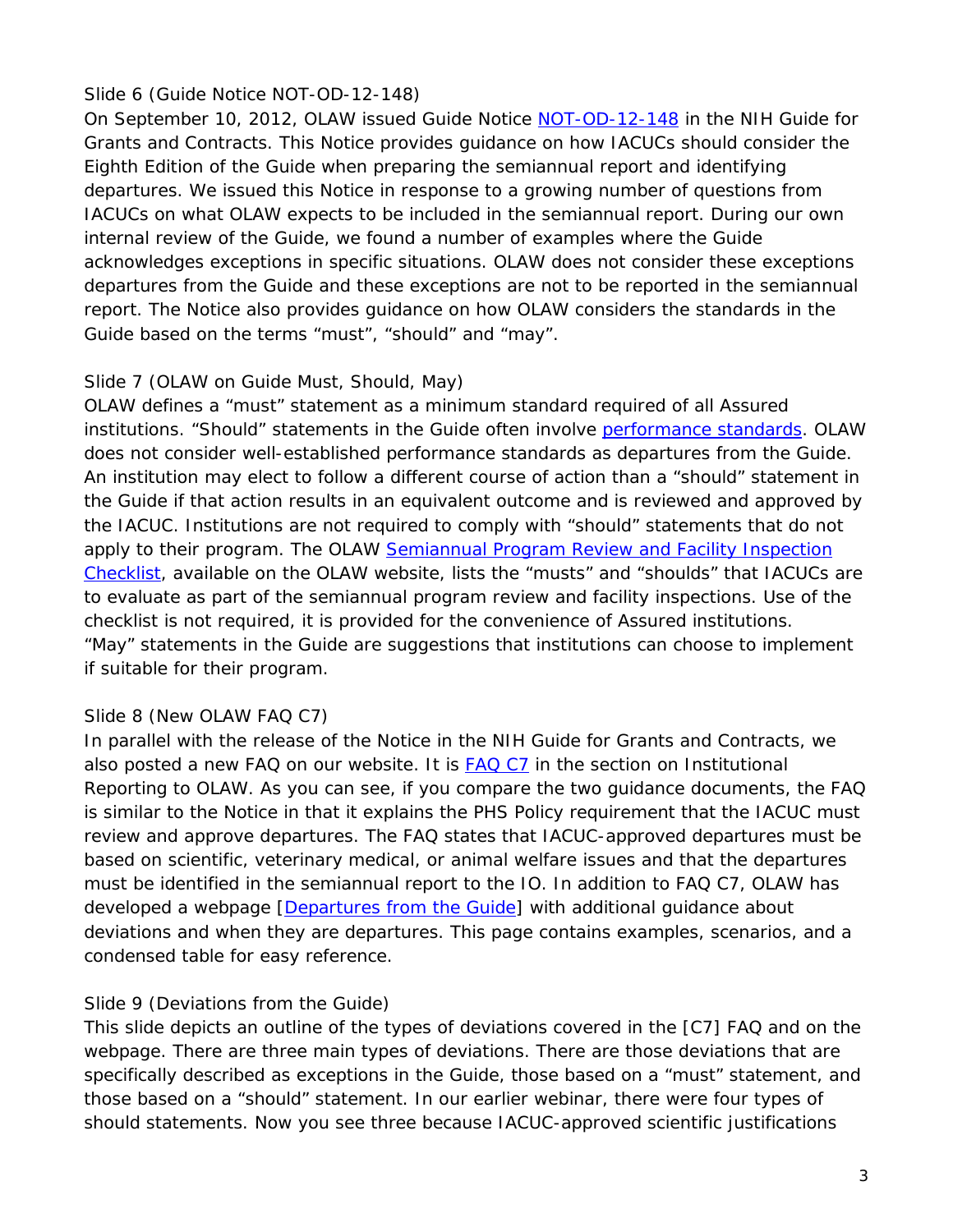and IACUC-approved veterinary medical or animal welfare reasons have been condensed into a single category. Most important though, the take home message from this slide remains the same. Not all deviations are departures that must be reported in the semiannual report to the IO. I will now present each of these deviations in detail with scenarios as examples of each type. You may find it helpful to refer to the webpage as I discuss each deviation.

### Slide 10 (Specifically Described Exception)

The first type of deviation I would like to discuss is when there is a specifically described exception to a standard already identified in the *Guide*. This is where it is very important to read the *Guide* carefully. If your institution is conducting an activity according to a *Guide*-recognized exception, then it is not a departure from the *Guide* and it is not required to be reported to the Institutional Official. It is also not reportable to OLAW. Incidentally, we are compiling a list of specifically described exceptions found in the *Guide*. Although the list is not ready yet, it will be posted on our website, on our departures and deviations page, when complete.

### Slide 11 (Specifically Described Exception – Scenario 1)

Here is a scenario to illustrate this type of deviation – a specifically described exception in the *Guide*. In an animal study protocol, the Principal Investigator requests single housing for her mice so that she can measure individual fluid consumption. After considering the specific details of the proposed experiment, the IACUC approves the protocol.

#### Slide 12 (Specifically Described Exception – Scenario 1)

If you read the *Guide* on page 51, you will find that it describes two specific exceptions for housing social species: Social animals should be housed in stable pairs or groups of compatible individuals unless they must be housed alone for experimental reasons or because of social incompatibility. In this scenario, the deviation from the *Guide* is based on a specifically established exception. Experimental reasons have been given for singly housing the mice and the IACUC has approved the reasons. It is not a departure because it is already recognized as an exception provided in the *Guide*. It does not need to be reported to the IO in the semiannual report.

#### Slide 13 (Specifically Described Exception – Scenario 2)

Here is another scenario that provides an example of a specifically described exception in the *Guide*: Prior to implementing the Eighth Edition of the *Guide*, an institution had singly housed all rabbits. After trial attempts at social housing, the veterinarian determines that a current group of older male rabbits cannot be successfully socially housed. The facility manager and veterinarian prepare a standard operating procedure [SOP], describing appropriate social housing of newly acquired rabbits, which includes pairing of sibling does or neutered bucks. The IACUC approves an institution-wide standard operating procedure for social housing rabbits.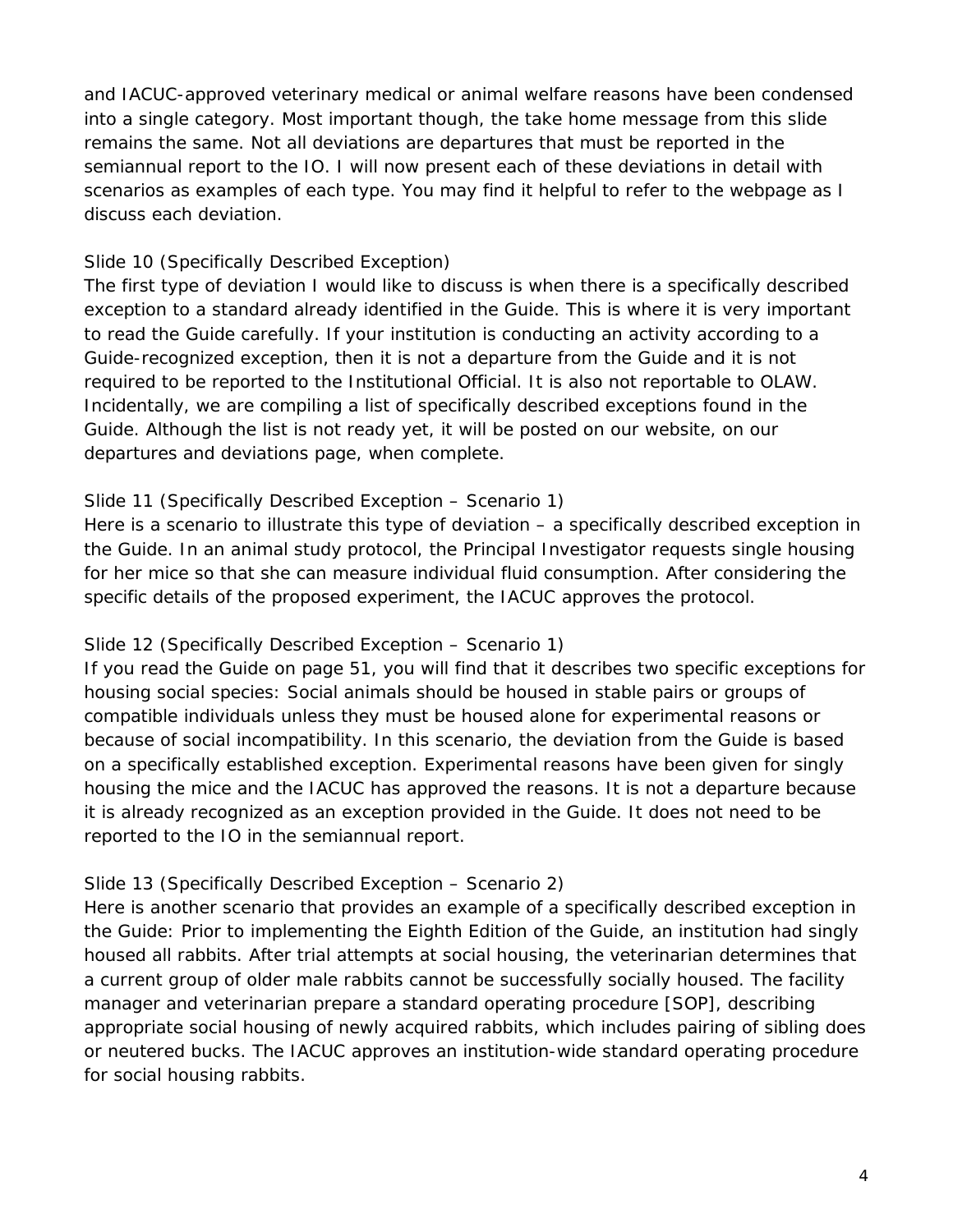## Slide 14 (Specifically Described Exception – Scenario 2)

If you again go back to the *Guide* on page 51, the second of the two specific exceptions for housing social species applies to this scenario, "Social animals should be housed in stable pairs or groups of compatible individuals unless they must be housed alone for experimental reasons or because of social incompatibility." The institution fulfilled the intent of the *Guide* "should" statement regarding social housing by developing an SOP to socially house newly received rabbits. Singly housing the older bucks is a deviation from a "should" statement, according to a specifically established exception stated in the *Guide*: that of social incompatibility. It is not a departure because it is already a recognized exception provided in the *Guide*. It need not be reported to the IO in the semiannual report.

### Slide 15 (Specifically Described Exception – Scenario 3)

Here is a third scenario that illustrates a specifically described exception listed in the *Guide*. The institution has previously housed all dogs in pairs. The veterinarian determines that one older dog can no longer be socially housed because of arthritis that requires specialized care and padded flooring. The vet informs the IACUC of the circumstances for singly housing the dog based on veterinary-related concerns.

### Slide 16 (Specifically Described Exception – Scenario 3)

On page 51, the *Guide* listed experimental reasons and social incompatibility as exceptional situations and stated that in these exceptional situations, social animals should be housed individually. Remember earlier in this webinar, I cautioned you to read the *Guide* carefully? In our original webinar, I based my guidance to you on this passage from page 51 of the *Guide*. Several alert participants questioned this guidance during the webinar and several wrote to us afterward and cited page 64 of the *Guide*. Page 64 says, "Single housing of social species should be the exception and justified based on experimental requirements or veterinary-related concerns about animal well-being." Therefore based on this passage on page 64, and on the careful reading of the *Guide* by those alert participants, the situation described in this scenario is not a departure from the *Guide* because it is a recognized exception, that is, single housing for veterinary reasons. It is not reported to the IO in the semiannual report. We have moved this scenario to the correct category in this revised webinar and in our guidance on our webpage.

## Slide 17 (Deviating From a Must)

Now let us move on to deviations from a "must" statement in the *Guide*. OLAW considers "must" statements in the *Guide* minimum standards required of all Assured institutions. But there may be a scientific reason where an IACUC approves a deviation from a "must" in the *Guide*. The PHS Policy section **IV.C.1.** allows for this when it states: "the IACUC shall confirm… that the research project is consistent with the *Guide* unless acceptable justification for a departure is presented." An IACUC-approved departure must be reported in the semiannual report. It is not reportable to OLAW.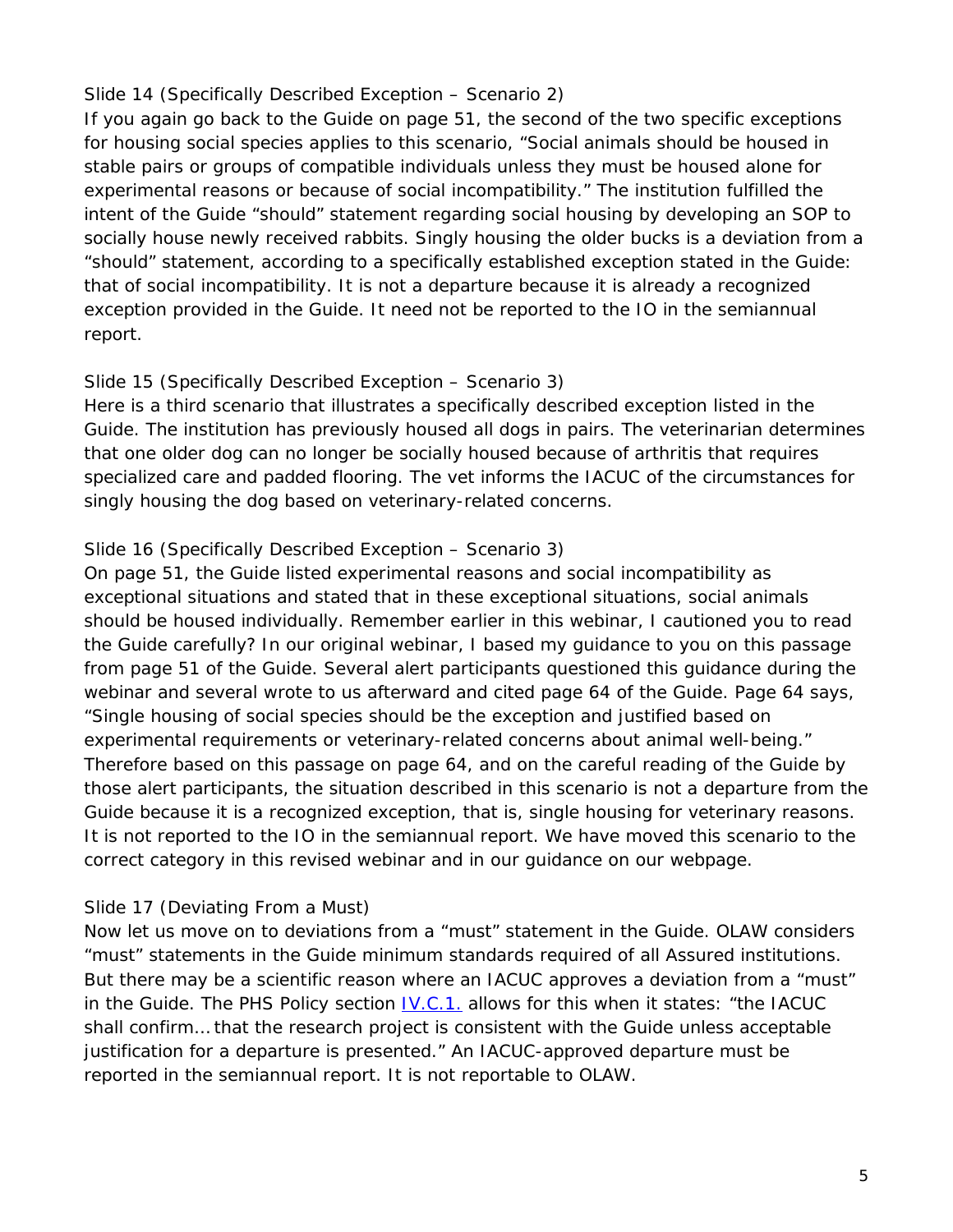## Slide 18 (Deviating From a Must – Scenario B.1.)

Here is a scenario to illustrate this deviation that is an IACUC-approved departure from the *Guide*. A Principal Investigator proposes to confine dogs for three days post-surgery in small cages to limit the dogs' ability to stand. The dogs will be observed hourly by a veterinary technician who will remove each dog from the cage no less frequently than every four hours for stretching and supervised walking. The IACUC reviews and approves the protocol.

## Slide 19 (Deviating From a Must – Scenario B.1.)

On page 56 the *Guide* states, "At a minimum, animals must have enough space to express their natural postures…" This example is a deviation from a "must" statement of the *Guide* that has been scientifically justified by the PI and reviewed and approved by the IACUC. As mentioned earlier, it is a departure from the *Guide* and must be reported in the semiannual report to the Institutional Official.

### Slide 20 (Deviating From a Must)

What happens if there is a deviation from a "must" in the *Guide* without IACUC approval? Well, according to PHS Policy section  $\underline{IV.F.3.}$ , this is a noncompliance and reportable to OLAW through the Institutional Official. The IACUC must develop a plan and schedule to correct this unapproved deviation from a "must" statement in the *Guide*.

### Slide 21 (Deviating From a Must – Scenario B.2.)

Here is a scenario to illustrate this type of deviation: The IACUC learns that one of the satellite facilities has inadvertently been omitted from the disaster plan. It could be that the IACUC discovered this fact during its semiannual program review and facilities inspection, or perhaps it was reported to the facility manager or identified by the attending veterinarian.

#### Slide 22 (Deviating From a Must – Scenario B.2.)

On page 35 of the *Guide* it states "Facilities must therefore have a disaster plan." This is a serious deviation from the provisions of the *Guide* and must be reported promptly by the IACUC through the Institutional Official to OLAW. The IACUC must develop a plan and schedule to correct this noncompliance. If this deviation was found during the semiannual facilities inspection, it is also a deficiency that must be described in the semiannual report, along with the plan and schedule for correction.

#### Slide 23 (Deviating From a Should)

Now we will move on to deviations from "should" statements in the *Guide*. "Should" statements often involve performance standards. OLAW does not consider well-established performance standards as departures from the *Guide*. Deviations based on locally established performance standards are not reported in the semiannual report to the IO and are also not reported to OLAW.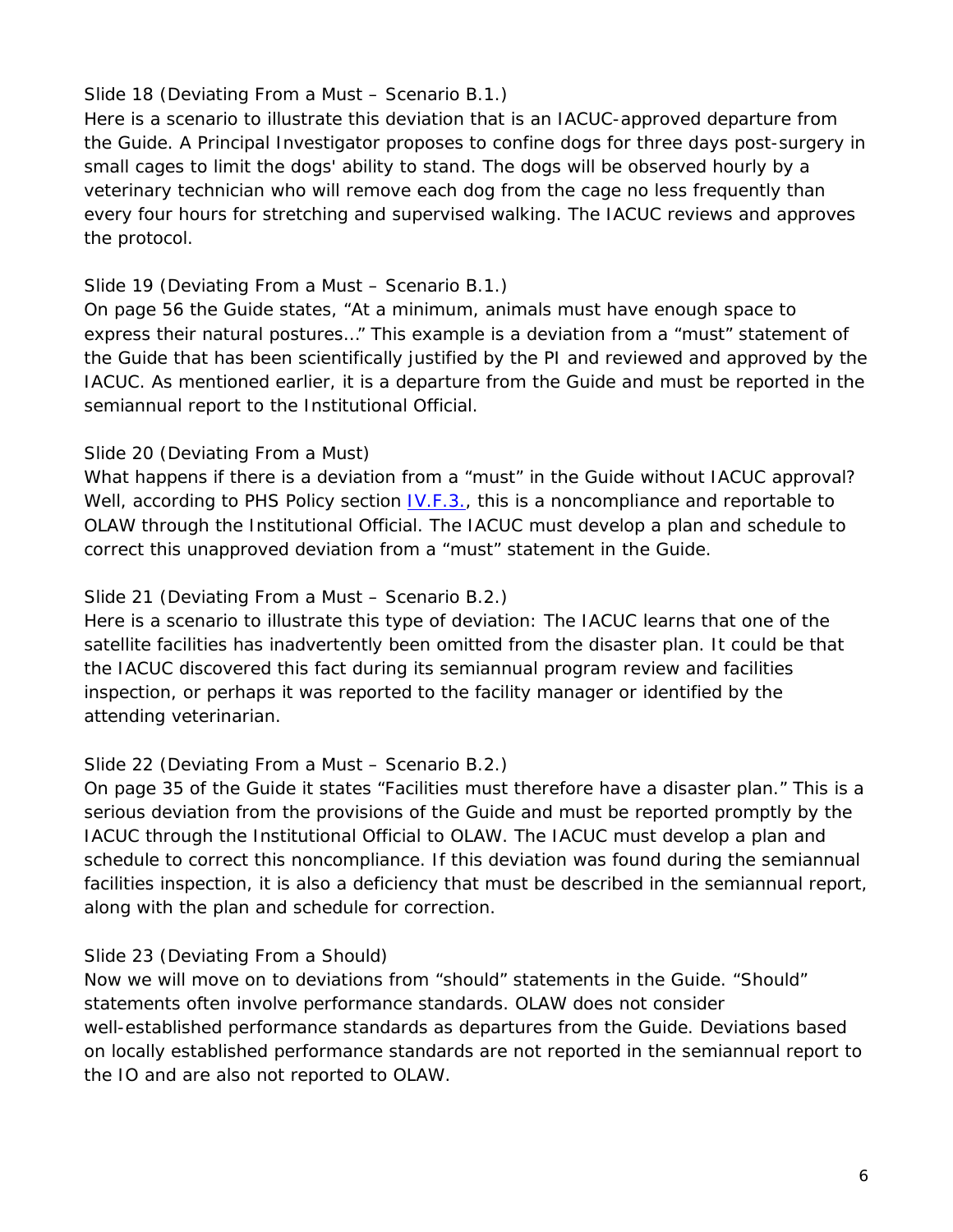### Slide 24 (What's a Performance Standard?)

The *Guide* has a definition of a performance standard and OLAW has given an expanded explanation of what we consider a well-established performance standard in our Position [Statements](http://grants.nih.gov/grants/olaw/positionstatement_guide.htm#performance) on the *Guide* and also in our two webinars on the Adoption of the *Guide* and on Performance Standards. See our **[Education Resources](http://grants.nih.gov/grants/olaw/educational_resources.htm)** to view these. If you have not viewed this guidance, I encourage you to. The basic information is provided here as a reminder. Applying performance standards requires that we define the objectives, determine how the objectives will be achieved, and determine how success will be measured and recognized at the local level. Just saying we have "always done it this way" does not meet the *Guide*'s intention which on page 6 states, "It is essential that the desired outcomes and/or goals be clearly defined and appropriate performance measures regularly monitored in order to verify the success of the process."

### Slide 25 (Deviating From a Should – Scenario C.1.)

Here is a scenario that illustrates deviation from a "should" statement based on a locally established performance standard. These examples are for illustration purposes and may not be applicable or appropriate, depending upon the specific circumstances at your institution. This is where professional judgment by those managing the animal program, the researcher, and the IACUC are necessary. The PI proposes to trio breed transgenic and inbred mice in solid bottom cages with 71 square inches of floor space according to a standard operating procedure developed by the animal facility personnel. The strains proposed are difficult to breed and generate small numbers of pups. The SOP addresses parameters of well-being and requires prompt weaning and separation of animals to avoid overcrowding. The SOP is based on local performance measures including growth rate, cage dimensions, and husbandry practices. The SOP has been reviewed and approved by the IACUC.

## Slide 26 (Deviating From a Should – Scenario C.1.)

On pages 56 and 57 of the *Guide*, there is an extensive discussion of space recommendations, including a table recommending the floor area of 51 square inches for a female mouse plus litter. The table includes a comment that "Other breeding configurations may require more space and will depend on considerations such as number of adults and litters, and size and age of litters." So a trio breeding configuration in this example is a deviation in that it does not fit into any of the minimum space recommendations for mice in the *Guide*, but the institution has developed and established a performance standard with performance measures in a standard operating procedure that the IACUC has reviewed and approved. It is not a departure from the *Guide* and is not reported in the semiannual report to the IO.

## Slide 27 (Deviating From a Should)

The next deviation from a *Guide* "should" statement is when the IACUC has approved a deviation based on a scientific justification or for a veterinary or animal welfare issue. This would be considered an approved departure and must be included in the semiannual report to the IO. It is not reportable to OLAW. The PHS Policy section [IV.C.1.](http://grants.nih.gov/grants/olaw/references/phspol.htm#ReviewofPHS-ConductedorSupportedResearchProjects) requires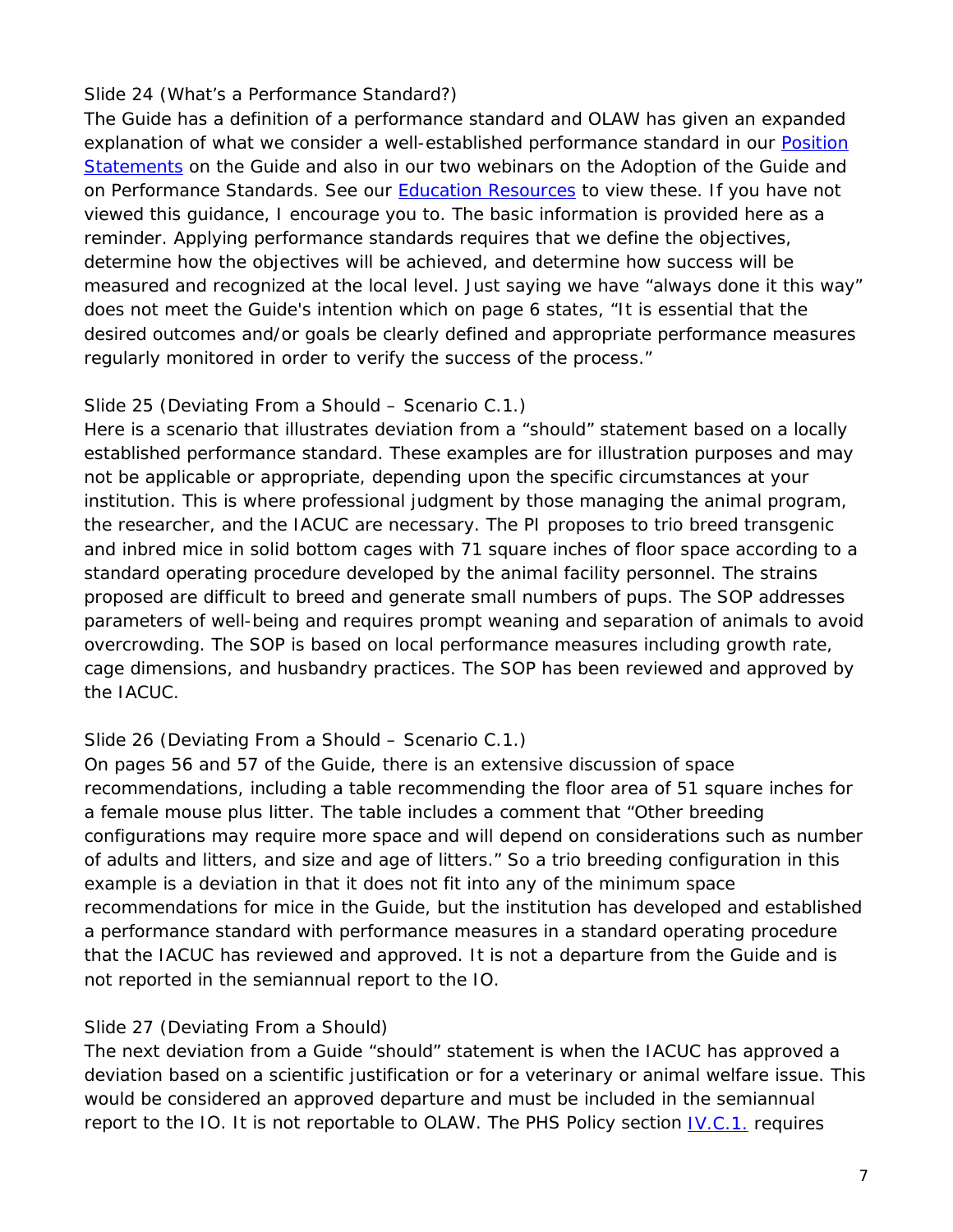that, "the IACUC shall confirm… that the research project is consistent with the *Guide* unless acceptable justification for a departure is presented." The OLAW Position [Statements](http://grants.nih.gov/grants/olaw/positionstatement_guide.htm) on the *Guide* allow for IACUC-approval of departures based on scientific, veterinary, or animal welfare issues.

### Slide 28 (Deviating From a Should – Scenario C.2.)

The example again I am presenting is for illustration purposes and may not be applicable, depending on your local IACUC policies and specific circumstances at your institution. In practice, your IACUC would discuss and review the scientific merit of a study and the scientific justification provided by the PI before reaching a determination about approving a departure from a "should" statement in the *Guide*. Here is the example. In describing a food-restricted animal study, the PI stated that animals have to be anesthetized before weighing and cited data demonstrating the adverse effect of anesthesia on the animal's performance of behavioral tests required in the proposed study. He cited other parameters of animal well-being that the research team will monitor and requested permission to weigh the animals monthly rather than weekly. The IACUC reviewed and approved the request.

### Slide 29 (Deviating From a Should – Scenario C.2.)

On page 31 of the *Guide* it states, "Body weights should be recorded at least weekly and more often for animals requiring greater restrictions." This is a deviation from a "should" statement based on a scientific justification that has been reviewed and approved by the IACUC. As mentioned earlier, it is a departure from the *Guide* and must be reported in the semiannual report to the Institutional Official.

#### Slide 30 (Deviating From a Should)

The last deviation from a "should" statement occurs without IACUC approval. Guidance on this type of deviation is found in PHS Policy section [IV.F.3.](http://grants.nih.gov/grants/olaw/references/phspol.htm#ReportingRequirements) and in the OLAW Notice on Prompt Reporting. [\[NOT-OD-05-034\]](http://grants.nih.gov/grants/guide/notice-files/NOT-OD-05-034.html) When conditions jeopardize the health or well-being of animals because a standard involving a "should" statement is not followed, it is reportable to OLAW through the Institutional Official. The IACUC must develop a plan and schedule to correct this unapproved deviation from a "should" statement in the *Guide*.

## Slide 31 (Deviating From a Should – Scenario C.3.)

Here is a scenario to illustrate this type of deviation. The PI's approved protocol includes having the research team sanitize solid bottom rodent cages in a satellite facility. The PI goes on sabbatical and the research team decides that sanitation every three weeks is sufficient. A post-approval monitor discovers the discrepancy and informs the IACUC.

#### Slide 32 (Deviating From a Should – Scenario C.3.)

Page 70 of the *Guide* states, "In general, enclosures and accessories… should be sanitized at least once every 2 weeks. Solid-bottom caging… usually require[s] sanitation at least once a week." Clearly there has been a deviation that jeopardized the health or well-being of the animals. This is a serious deviation from the provisions of the *Guide* and must be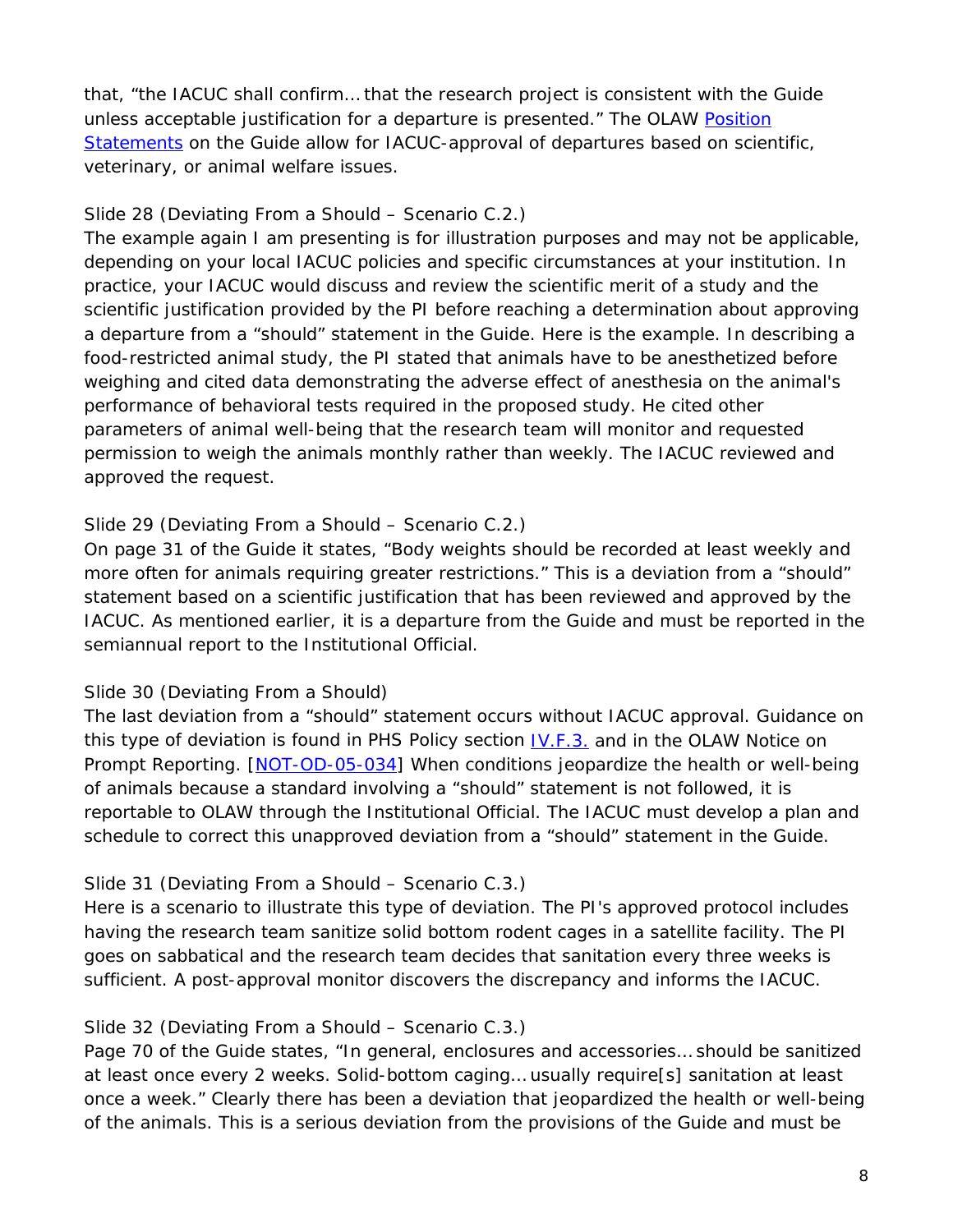reported promptly by the IACUC through the Institutional Official to OLAW. The IACUC must develop a plan and schedule to correct this noncompliance.

### Slide 33 (Summary on Deviations)

I again show this slide outlining the types of deviations that we have just discussed. In summary, there are three main types of deviations. There are those deviations that are specifically described as exceptions in the *Guide*, those based on a "must" statement, and those based on a "should" statement. Only IACUC-approved departures for scientific, veterinary, or animal welfare issues must be reported in the semiannual report to the IO. Of course there are also deviations that are unapproved departures. Those are noncompliant and must be reported to OLAW through the IO.

## Slide 34 (Reporting Departures)

How does OLAW expect IACUCs to report and track approved departures? The first time the IACUC approves a departure for scientific, veterinary, or animal welfare issues, it must be reported in the next semiannual report to the IO. A record of the departure must be maintained for as long as the departure is active and approved. The IACUC may determine how best to maintain and update records of approved departures. This may involve electronic records, such as a spreadsheet, database, or another recordkeeping method. PHS Policy [IV.B.3.](http://grants.nih.gov/grants/olaw/references/phspol.htm#FunctionsoftheInstitutionalAnimalCareandUseCommittee) requires that the departures record is updated at a minimum of every six months.

*>> Ms. Silk:* Dr. Brown has covered a large amount of material on the topic of departures. Now we will move on to questions. We received some of these questions before the original webinar on September 13, 2012. Some we received in real time during the webinar and some in the days following the webinar. In this revised webinar, being recorded on October 4, 2012, Dr. Brown, Dr. Collins, and I will address all of these issues.

Slide 35 (Question 1) *>> Ms. Silk:* Question 1: Does the IACUC have the authority to approve a departure from any provision of the *Guide*?

*>> Dr. Brown:* Yes. The IACUC is authorized to approve a departure, as long as the approval is based on a scientific justification that the IACUC finds satisfactory, or for veterinary medical, or animal welfare issues.

Slide 36 (Question 2) *>> Ms. Silk:* Question 2: Is a departure protocol-specific or program-specific?

*>> Dr. Brown:* As illustrated in the scenarios, an approved departure may be protocol-specific or may apply to a part of an animal program or the entire animal program.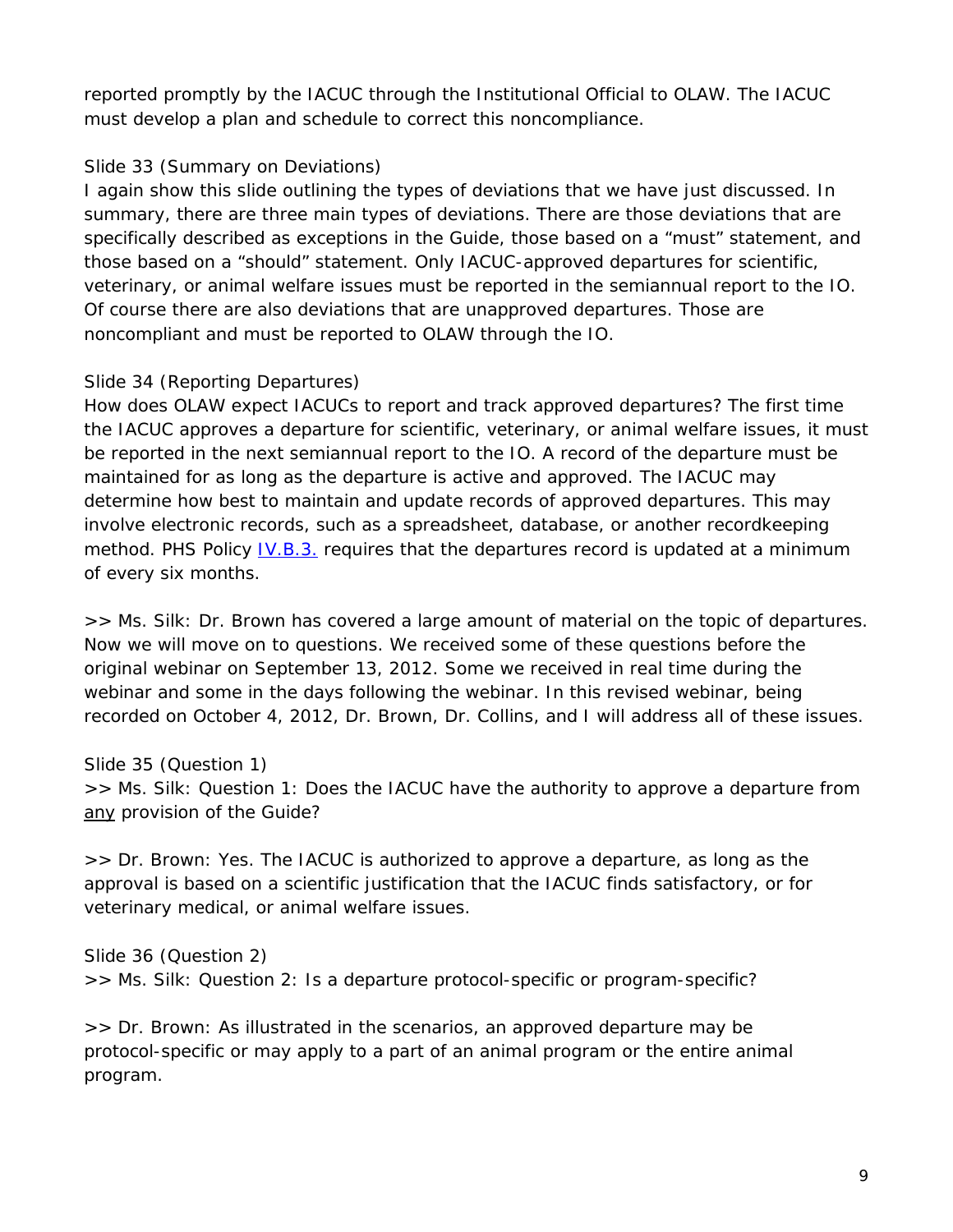#### Slide 37 (Question 3)

*>> Ms. Silk:* Question 3: If a departure is approved by the IACUC at a prime grantee institution, but the work is being performed at a collaborating institution or performance site, does the prime grantee's approved departure apply to the work at the performance site? Or is the IACUC at the performance site also required to approve the departure from the *Guide*?

*>> Dr. Brown:* The IACUC at the performance site that conducts the review and approval of the protocol must approve the departure and include that departure in the semiannual report to their Institutional Official. We have more detailed guidance on responsibilities of collaborating institutions in OLAW [FAQ D8.](http://grants.nih.gov/grants/olaw/faqs.htm#proto_8) This is also discussed in the *Guide* on page 15.

#### Slide 38 (Question 4)

*>> Ms. Silk:* Question 4: How should the IACUC respond to an investigator who says, "We've been doing it that way for 10 years and the animals have never experienced welfare issues, so it's a well-established performance standard."

*>> Dr. Brown:* To meet the *Guide*'s definition of a performance standard, the desired outcomes or goals of the standard are clearly defined and appropriate performance measures that are regularly monitored are in place in order to verify the success of the process. Some examples of performance measures that are found in the *Guide* concerning space for animals are health, reproduction, growth, behavior, activity, and use of space. If the investigator can demonstrate the outcome and the measures, then it would be an established performance standard. Some of you are now asking yourselves, "Well, how should we do this?" Please look in the *Guide* for the performance measures and determine the best way the standards can be measured and evaluated within the context of your program.

Slide 39 (Question 5)

*>> Ms. Silk:* Question 5: Will the IACUC's ongoing reconsideration of approved departures really make a difference in the welfare of the animals?

*>> Dr. Brown:* By reviewing and reconsidering approved departures, the IACUC has the opportunity to recommend refinements to the investigator, such as improved methods or techniques based on advances in science. This will benefit the animals and the research.

Slide 40 (Question 6) *>> Ms. Silk:* Question 6: Will these changes in the *Guide* increase the workload of IACUC members and staff?

*>> Dr. Brown:* Well, although there are more "shoulds" in the *Guide*, many of them involve performance standards and – as we've said before – are not departures and are not required to be reported. Some of the engineering standards in the 1996 *Guide* have been replaced by performance standards. The *Guide* also describes many specific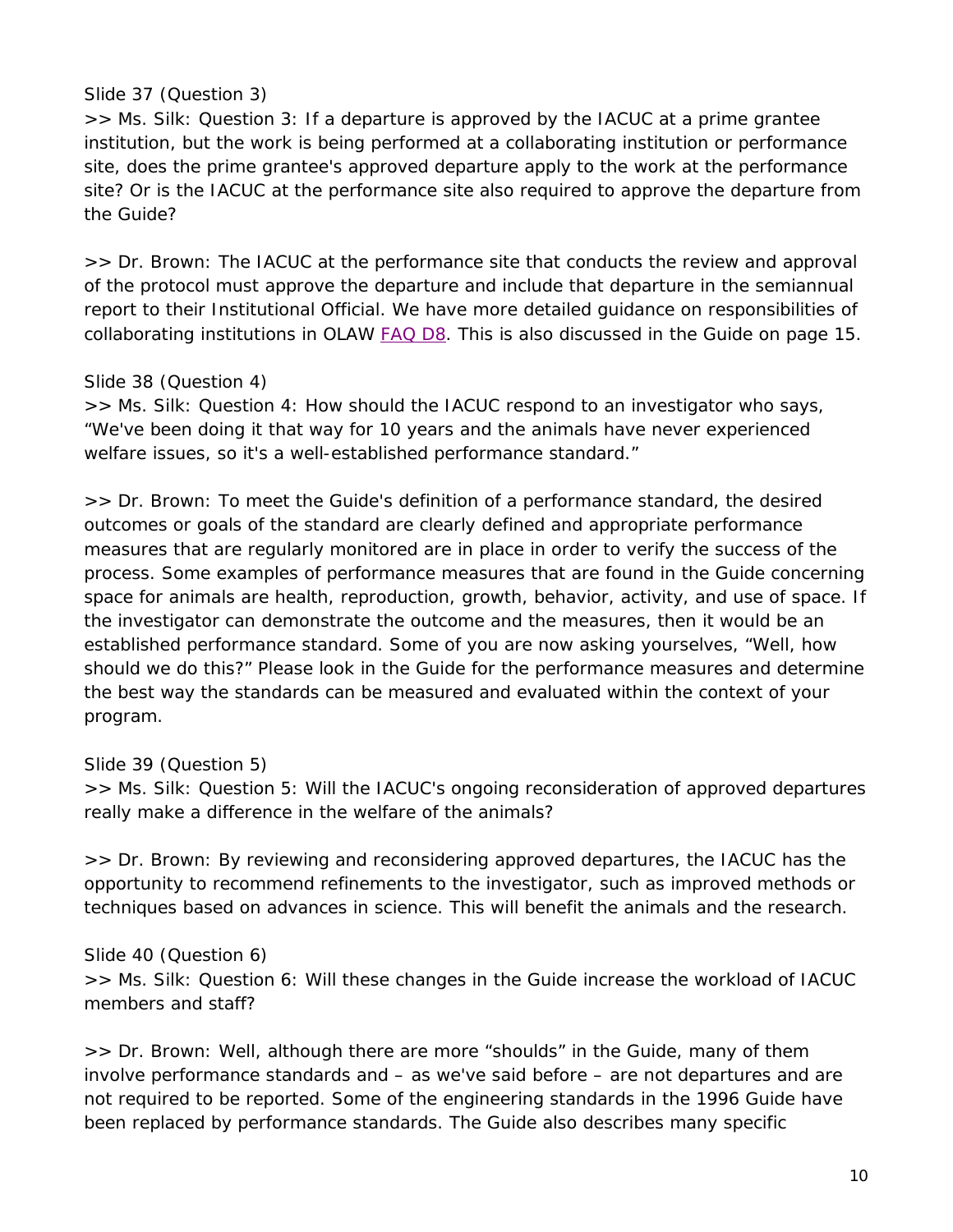exceptions and these also do not have to be reported. I would like to share an example of an established performance standard that was recently shared with OLAW. It involved co-housing mice and nude rats in the same room. The species are housed in separate ventilated housing units and each is directly exhausted to the outside. There have been no problems with breeding of mice or with health issues of the nude rats. The animals are from the same vendor and have identical health profiles. The barrier facility where the animals are housed is free of known rodent pathogens and conducts routine health monitoring. As I have just described, many performance measures are in place to demonstrate that the outcome of co-housing the two species is successful and appropriate for this facility. So this would be an example of a performance standard that's wellestablished at the program and is not a departure from the *Guide*.

### Slide 41 (Question 7)

*>> Ms. Silk:* Question 7: Is there an expectation that the institution maintain a list of "shoulds" based on locally established performance standards?

*>> Dr. Brown:* Well, as part of the semiannual program review, the IACUC is expected to use the *Guide* as the basis for its evaluation of the institution's program of animal care and use. This includes the "shoulds" that are based on locally established performance standards. The OLAW Checklist provides a ready resource to assist in this review.

Slide 42 (Question 8)

*>> Ms. Silk:* Question 8: Does the IACUC need to review and approve performance standards since they are not considered departures from the *Guide*?

*>> Dr. Brown:* During the semiannual program review and as part of the review of standard operating procedures or program-wide policies, the IACUC would be reviewing performance standards including the performance measures that indicate the ongoing effectiveness of the standards or where changes may be needed.

## Slide 43 (Question 9)

*>> Ms. Silk:* Question 9: What if an IACUC discovers during program review that it has not been reporting departures that should have been reported?

*>> Dr. Brown:* Well, this would be a minor deficiency, unless the health or well-being of animals was impacted. It would be reported in the semiannual report and would require a plan and schedule for correction. It would not be reportable to OLAW, unless the health and well-being of animals was impacted.

#### Slide 44 (Question 10)

*>> Ms. Silk:* Question 10: What should institutions do if previously approved departures are no longer identified as departures in the Eighth Edition of the *Guide*?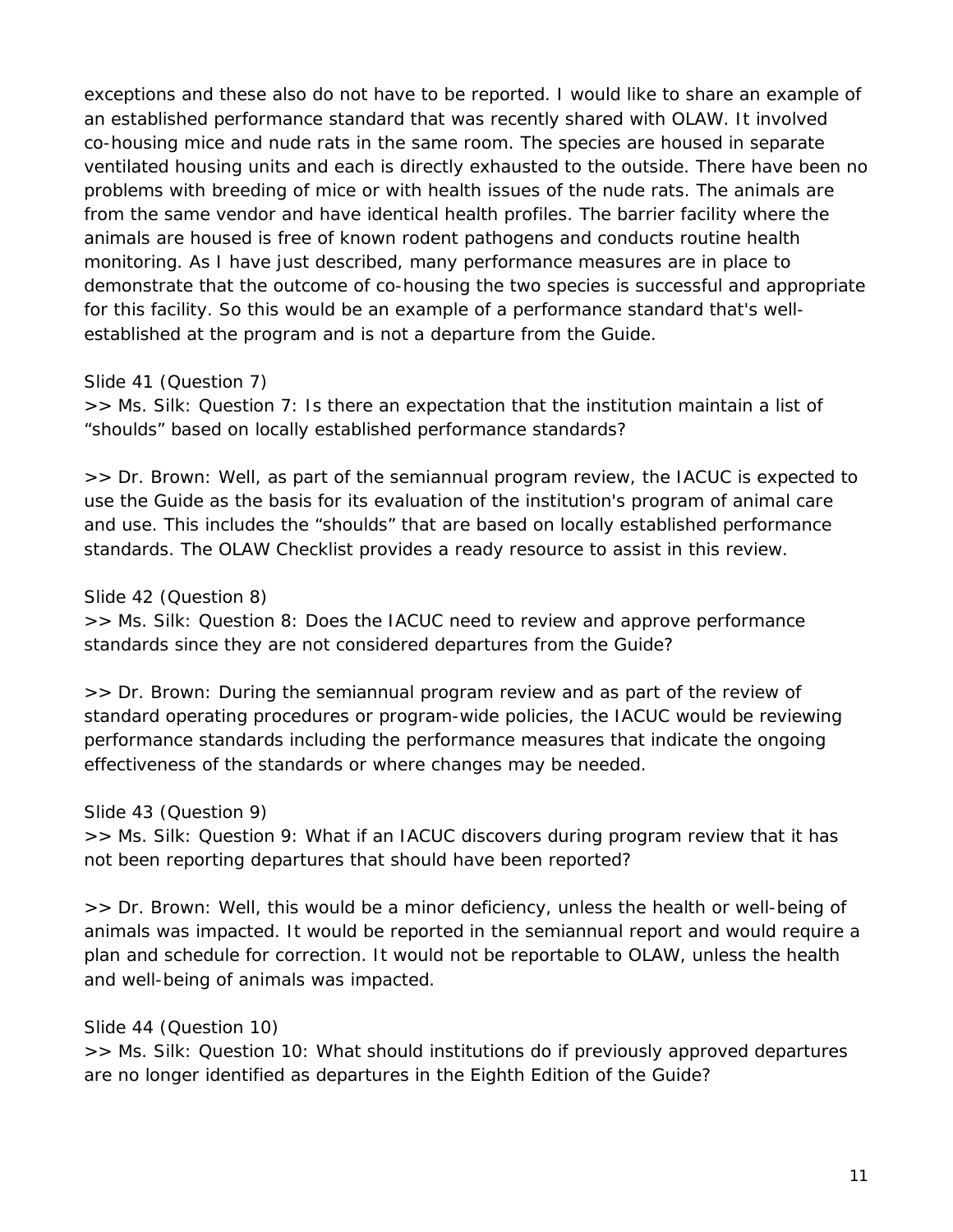*>> Dr. Brown:* Well, if a departure is no longer identified in the *Guide*, then it can be dropped from the record of approved departures and no longer tracked.

# Slide 45 (Question 11)

*>> Ms. Silk:* Question 11: Is feeding animals on the floor, if outlined in the protocol, considered a departure from the *Guide*? That used to be in the old *Guide*, or at least we all thought it was.

*>> Dr. Brown:* Well, it's my understanding that this is not referenced in the new *Guide*, so it would no longer be considered a departure. Page 67 of the *Guide* even states, "Scattering the food in the bedding… gives the animals the opportunity to forage…" Many institutions, I know in the past, had considered floor feeding as a departure and required either an IACUC-approved operating procedure or a policy by the institution. But from our current review of the new *Guide*, it no longer seems to be an issue that would require institutions to consider it a departure.

# Slide 46 (Question 12)

*>> Ms. Silk:* Question 12: "Because a high standard of personal cleanliness is essential, changing, washing, and showering facilities and supplies appropriate to the Program should be available." That is a quote from the *Guide* on page 19. And here's the question: An institution has a rodent facility. Individuals must cover their clothes with gowns, wear face masks, hair bonnets and shoe covers when entering the facility. Prior to leaving the facility, all of these garments are discarded. While there are washrooms and locker rooms, there are no showers. The IACUC has approved these entry procedures described in an SOP. Is this an IACUC-approved departure from a "should" statement that must be reported in the semiannual report every six months to the IO? How would we measure for equivalent outcomes between showering out of the facility and the provision and removal of protective outerwear?

*>> Dr. Brown:* This goes back to performance standards. We would want the institution to base its decision making on what's appropriate for their program. In the same paragraph on page 19 in the *Guide* it states, "The facilities required to support the [occupational health and safety program] will vary depending on the scope and activities of the Program." If the performance outcome is protection of staff and animals from pathogens and the institution has found equivalent, effective measures using a performance standard, then the institution has met the requirement for the "should" and it would not be a departure from the *Guide*.

# Slide 47 (Question 13*)*

*>> Ms. Silk:* Question 13: Here's one about trio breeding. Specific for the deviation from "should" with regard to trio breeding, if the PI conducts the breeding and it is not done by a central facility, does each PI have to have a separate SOP for this deviation using performance standards?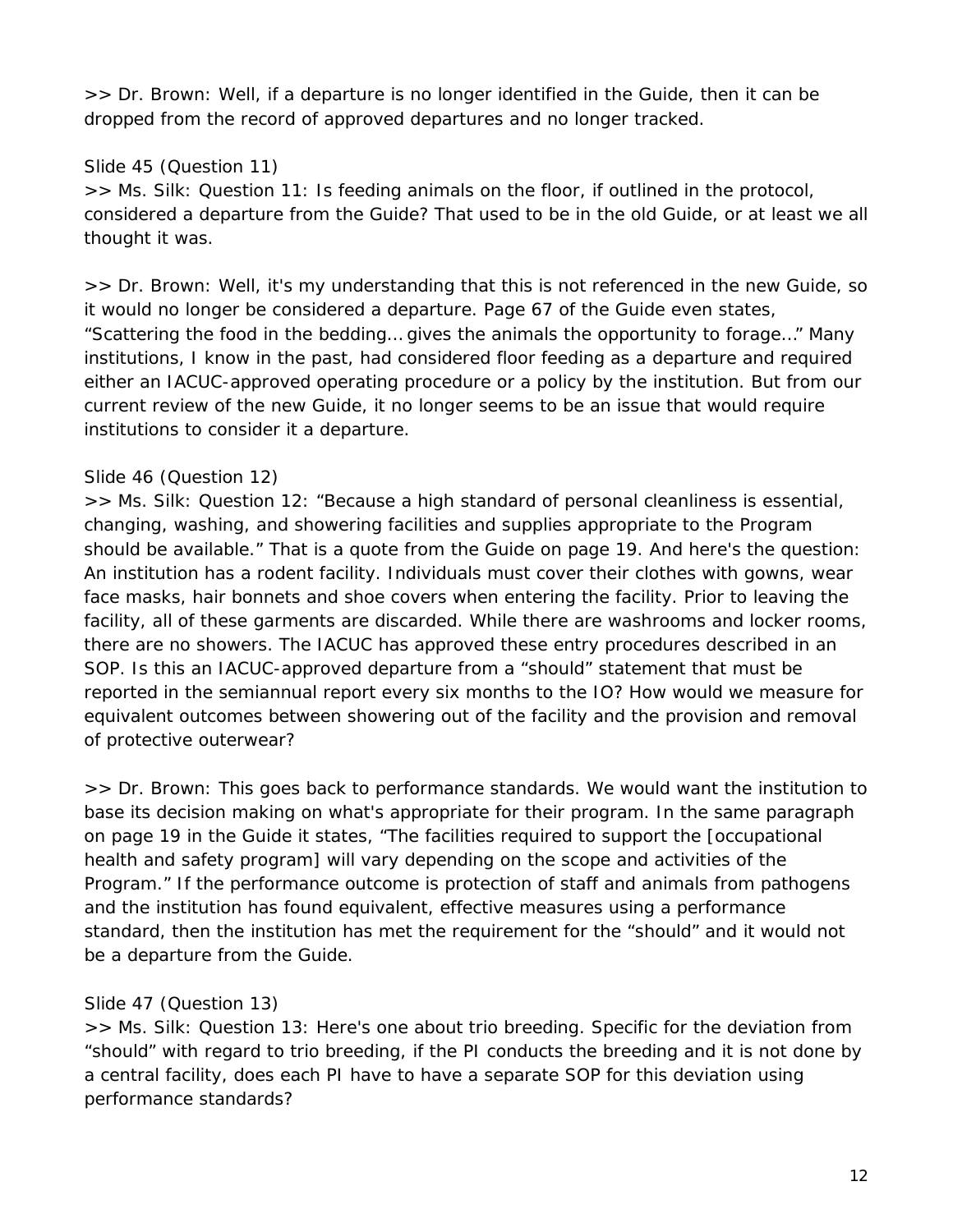*>> Dr. Brown:* This would depend on the circumstances and if there's differences in housing arrangements, husbandry, and weaning practices at the locations where the animals are housed. Oftentimes, if it's different satellite facilities, there may be different conditions and a need to have separate SOPs. But if it's being done under similar conditions, then perhaps a more program-wide SOP would be appropriate. This is where it's up to the institution to evaluate its own local circumstances and make a determination on what's best for their program.

*>> Dr. Collins:* If I could just follow up with a general comment. In listening to these three questions, I think is really important for the participants to recognize the underlying message that Pat is providing. Performance-based standards give each institution the opportunity, the responsibility, and the authority to know their institution well and to apply the best skill set they can in order to make sure the animals are well cared for and the humans are also well cared for. It really is an issue of each individual IACUC assuming that responsibility and working with the faculty and staff at their organization to guarantee that the very best is being done for animals and humans.

#### Slide 48 (Question 14)

*>> Ms. Silk:* Absolutely. Let's move on. During the September 13th, webinar we received a question about single housing social species for veterinary reasons.

*>> Dr. Brown:* In today's webinar, I am going to revise – that means correct – my guidance. Single housing of a social species for a veterinary medical or animal welfare issue is a defined exception in the *Guide* and is therefore not a departure and does not need to be reported to OLAW.

*>> Ms. Silk:* Pat, are you concerned that OLAW is changing its guidance on this issue?

*>> Dr. Brown:* Well, I am really pleased that our alert community pointed out our error. What is always most important is the welfare of the animals in our care. I do think this situation points out what I have said many times before. The new *Guide* is a complex and nuanced document. It has many exceptions and guidance about issues are described in various locations throughout the document. So, I'll just say that we at OLAW, like the rest of the community, are still learning this new document and everyone should read it very carefully.

#### Slide 49 (Question 15)

*>> Ms. Silk:* Question 15: Is it appropriate to adopt the 1996 *Guide* standards rather than the 2011 *Guide*? For example, the 2011 *Guide* states, food should be stored at less than 70 degrees Fahrenheit and less than 50% humidity. If an institution is not able to meet the less than 50% humidity at all times of the year, is it appropriate to state that we will continue to use the 1996 *Guide* recommendations for food storage?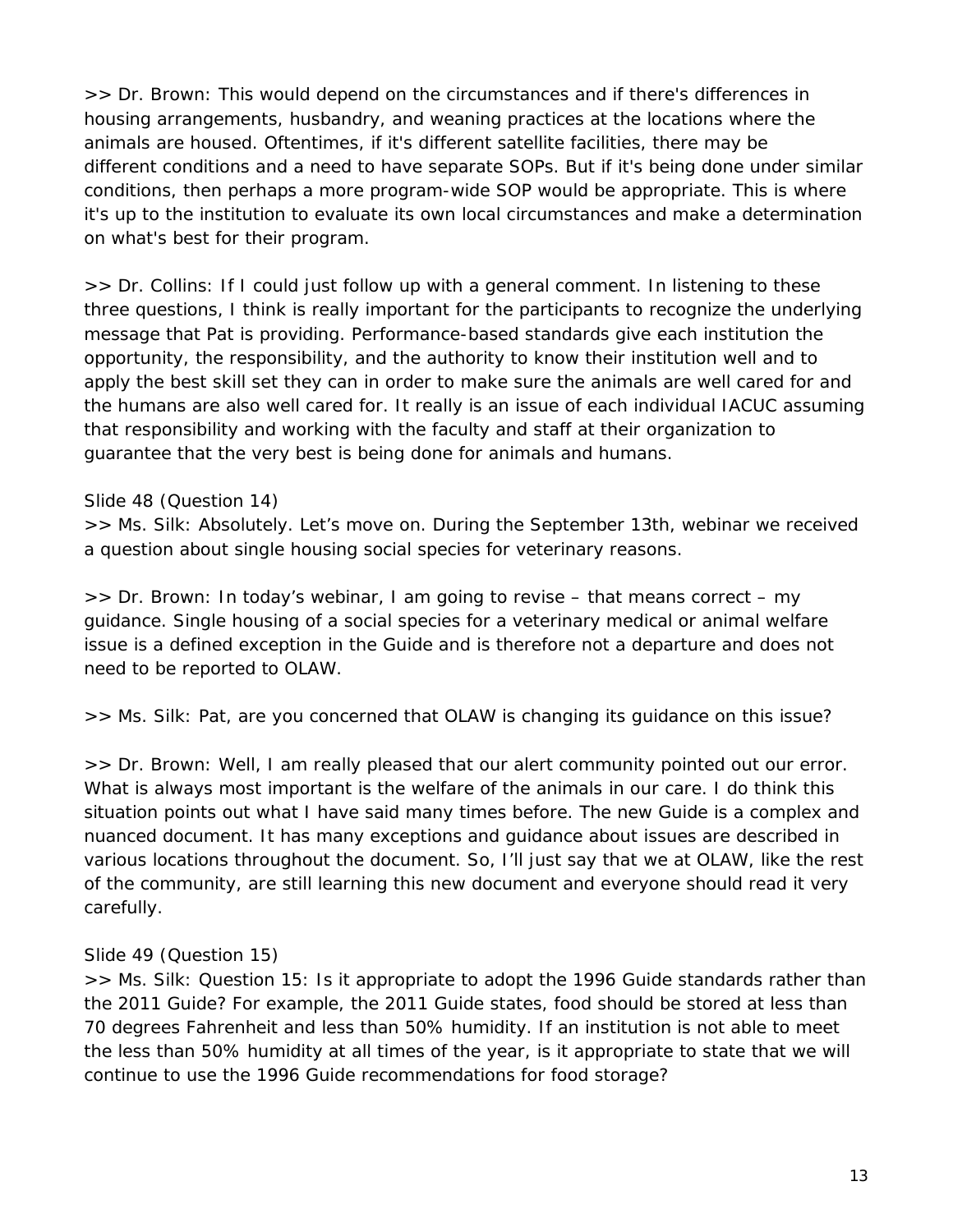*>> Dr. Brown:* NIH has adopted the 2011 *Guide*, so Assured institutions must phase in the new *Guide* with plans and schedules in place by December 31st, 2012 to meet the requirements of the 2011 *Guide*. That does not mean that an institution could not create an appropriate performance standard that may address the circumstance just described or a recognized departure that is reviewed and approved by the IACUC that's based on either a scientific justification or a veterinary medical or animal welfare issue.

### Slide 50 (Question 16)

*>> Ms. Silk:* Question 16: Is it the expectation of OLAW that performance standards be formally defined, provide justification, and then be reviewed and approved by the IACUC?

*>> Dr. Brown:* As I mentioned before, performance standards are usually part and parcel of either a standard operating procedure or a policy at the institution and within that framework is how they would be reviewed and approved. It's going back to this idea of reviewing your program based on what's in the *Guide*. And if you have an established performance standard and you already have performance measures in place, you're just acknowledging that as part of your normal program review and facility inspections. If a new performance standard is being created then the rationale for implementing the new standard along with the performance measures and supporting data that support the standard should be reviewed and approved by the IACUC.

### Slide 51 (Question 17)

*>> Ms. Silk:* Question 17: For experimental animals, on arrival, animals may be singly housed for a few days until allocation to the study by body weight occurs. The animals are socially housed when they are on study. Is this considered a departure?

*>> Dr. Brown:* No. This is actually described in the *Guide* in the section on acclimation and quarantine, so it would be a recognized exception and not a departure from the *Guide*.

*>> Ms. Silk:* So that gives us one more opportunity to say what we've said before, you have to read the *Guide* very carefully.

#### Slide 52 (Question 18)

*>> Ms. Silk:* Question 18: If the departure is described in an approved protocol, does that meet record keeping requirements?

*>> Dr. Brown:* If an approved departure is for scientific reasons and the IACUC has approved it, it needs to be included in the semiannual report to the Institutional Official after it's been approved. We allow institutions to develop methods of maintaining records of those approved departures, not necessarily including a list every six months. Important in this record keeping is that the IO has access to records of approved departures, including the reasons for those departures. There would have to be more documentation than just what is written in an approved protocol; there would have to be a way that the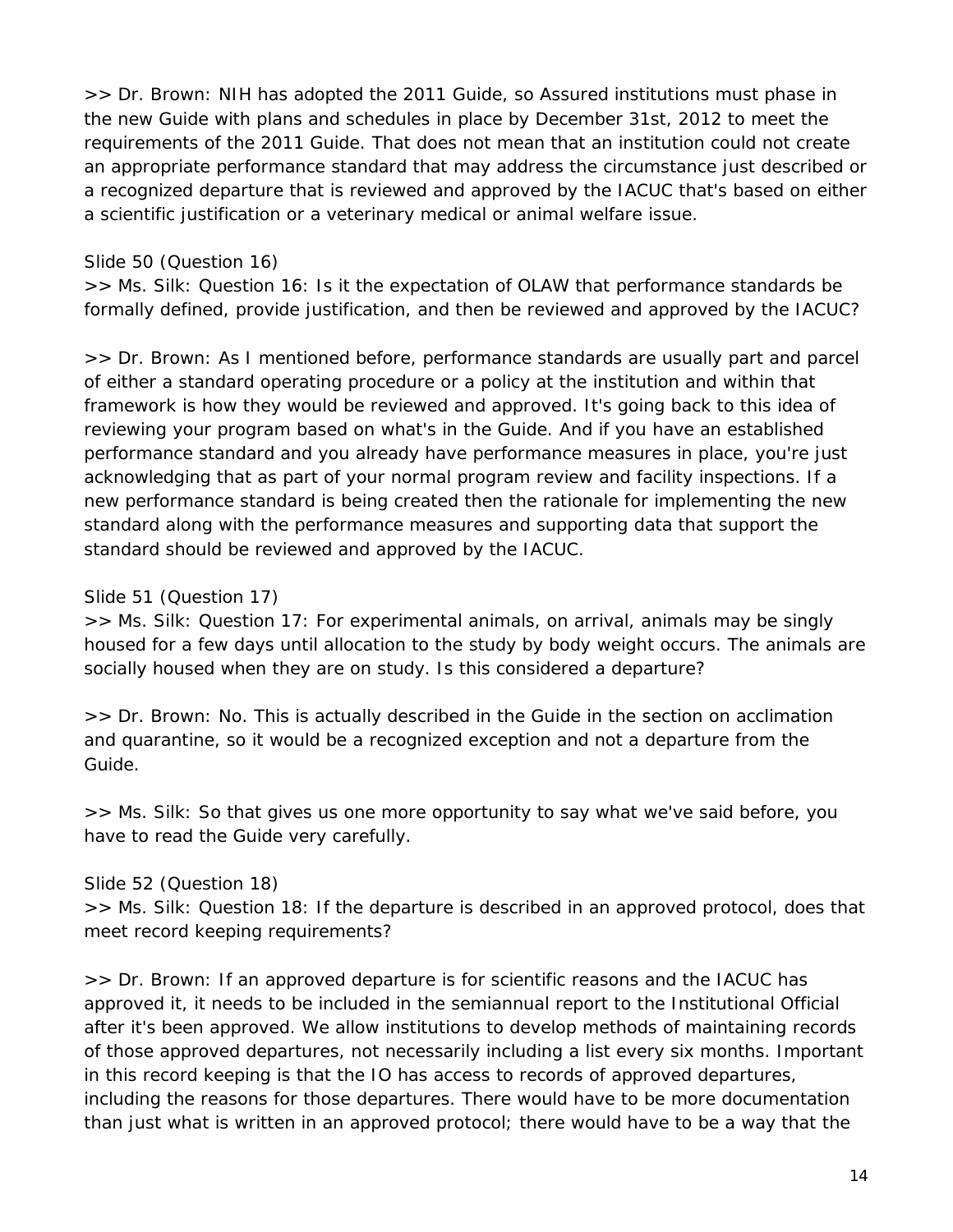IO can access the information. That's the requirement in the PHS Policy that we've stated several times throughout this presentation.

## Slide 53 (Question 19)

*>> Ms. Silk:* Question 19: This is a follow up to the previous question. Would you clarify what you mean by maintenance of a departures list as a spreadsheet every six months? Is it OK to add departures as the protocols are approved and then refer to this list in the semiannual report to the IO?

*>> Dr. Brown:* The PHS Policy requires that you report IACUC-approved departures to the IO in the semiannual report. IACUCs are free to develop a process to comply with that requirement. Therefore, you are not required to maintain a departures list as a spreadsheet, but you may fulfill the requirement that way. You would be in compliance with the Policy if you chose to update the list as protocols containing departures are approved and report the list to the IO every six months, as you describe in your question.

## Slide 54 (Question 20)

*>> Ms. Silk:* Question 20: If we collect data and use it to develop a performance standard and the IACUC approves the performance standard, do we need to continue collecting data on an ongoing basis for subsequent review by the IACUC?

*>> Dr. Brown:* Yes, as mentioned previously, during the semiannual program review and as part of the review of standard operating procedures or program-wide policies, the IACUC is reviewing established performance standards including the performance measures that indicate the ongoing effectiveness of the standards or identifying where changes in the standards need to be made. That's what performance measures are all about.

## Slide 55 (Question 21)

*>> Ms. Silk:* Question 21: How frequently does the IACUC need to reconsider ongoing departures? Every six months? Annually? Every three years?

*>> Dr. Brown:* The PHS Policy does not offer any specific requirement for reconsideration of departures. But as part of ongoing review of a scientific justification or veterinary medical or animal welfare reason for a departure, at a minimum the reason for the departure should be reviewed every three years.

*>> Dr. Collins:* Pat, am I correct in saying that there is absolutely no requirement that once a departure has been approved, it be re-reviewed every six months by the IACUC?

*>> Dr. Brown:* Correct. We would say it would be based on the individual departure. If it was a departure that had a temporal nature to it, it may actually need to be looked at more frequently than a departure based on a long-standing scientific justification. There is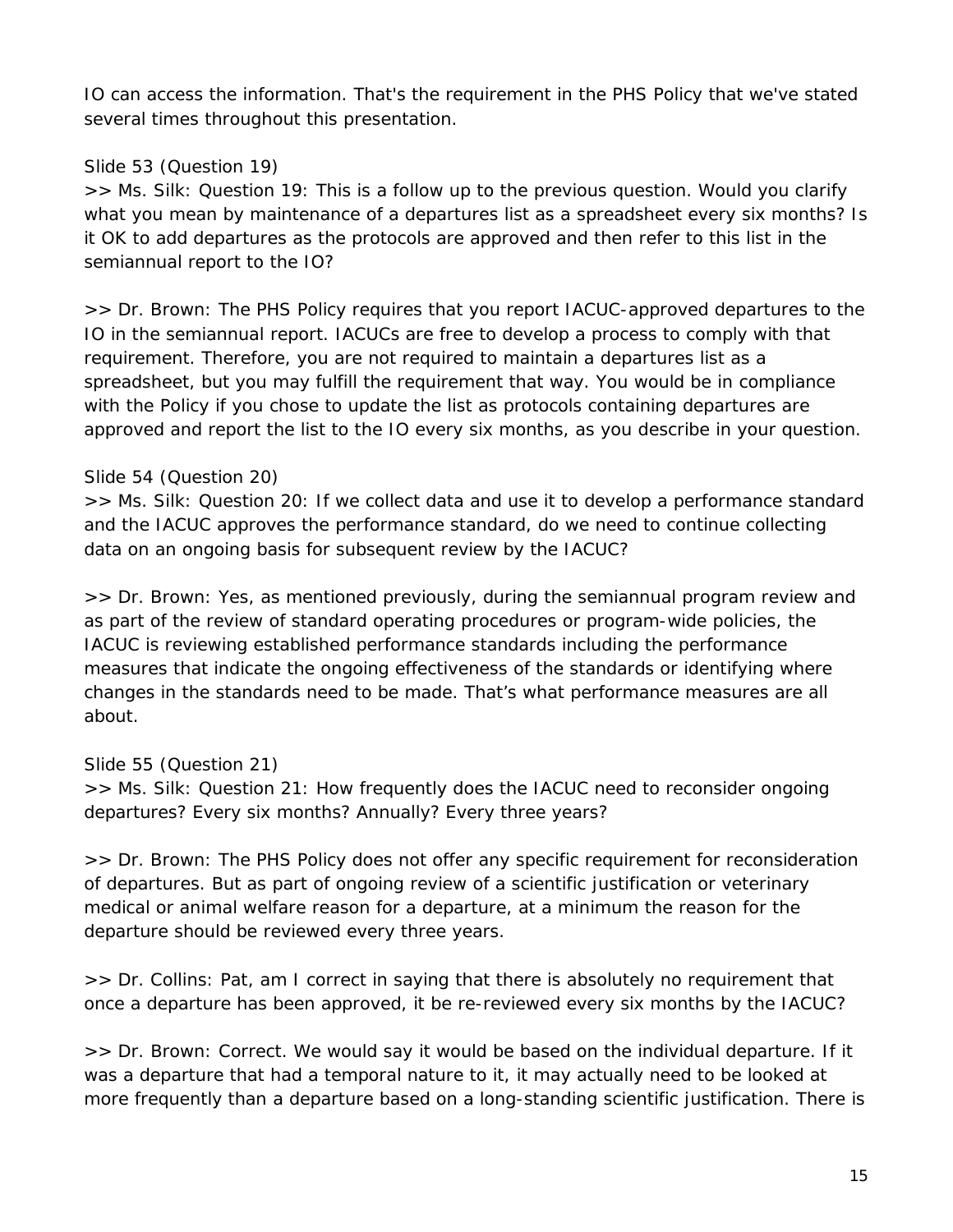always the opportunity for consideration of refinements to approved departures as part of program review by the IACUC.

*>> Dr. Collins:* If we pause for a moment to consider these last three questions, it strikes me that the individuals asking them are still not comfortable with the idea of assuming both the authority and the responsibility associated with performance based standards. So I would encourage them to think about that. To think about the opportunities that the performance based standards provide them to make sure that things being done at their institution are being done in the very best interest of the animals [unintelligible].

*>> Ms. Silk:* Well said, Jerry. OLAW agrees with that.

Slide 56 (Question 22)

*>> Ms. Silk:* Question 22: Are excursions outside prescribed temperature and humidity levels considered departures from the *Guide*?

*>> Dr. Brown:* Well, this would depend on the extent of the variation, how long the variation lasted, and if it had an impact on the animals. The *Guide* has an extensive discussion on temperature and humidity on pages 43 through 45 including the consideration of resources to allow animals to control their microenvironment behaviorally.

*>> Dr. Collins:* I think it's important for the individuals asking this question to remember that there may be some deviation because of an HVAC system in an older building, but if an institution has other measures in place to assure that things like a change in temperature or a change in humidity are not having a negative impact on the animals, then those performance based standards may obviate the need for the deviation to be considered a departure. Once again, a thoughtful consideration by the IACUC at its own institution, with full knowledge of its institution, is the answer.

Slide 57 (Question 23)

*>> Ms. Silk:* Question 23: I thought that OLAW did not require dual review. You stated that the performance site IACUC has to approve a departure approved by the grant recipient IACUC. Does that mean that OLAW expects both IACUCs to review and approve the departure or at least a review and approval by the performance site IACUC?

*>> Dr. Brown:* This does not have to do with dual review. This has to do with where the activity is going to occur. If the activity is going to occur at the performance site, the departure has to be approved by the IACUC that has oversight responsibility for that activity. The IACUC at the institution that is going to be conducting the research would be the one to make the determination about whether they were going to approve a departure from the *Guide*. And as I said, the IACUC at the performance site would then be responsible for having that departure identified in their semiannual report to the IO. The performance site cannot be compelled to approve a departure unless the departure is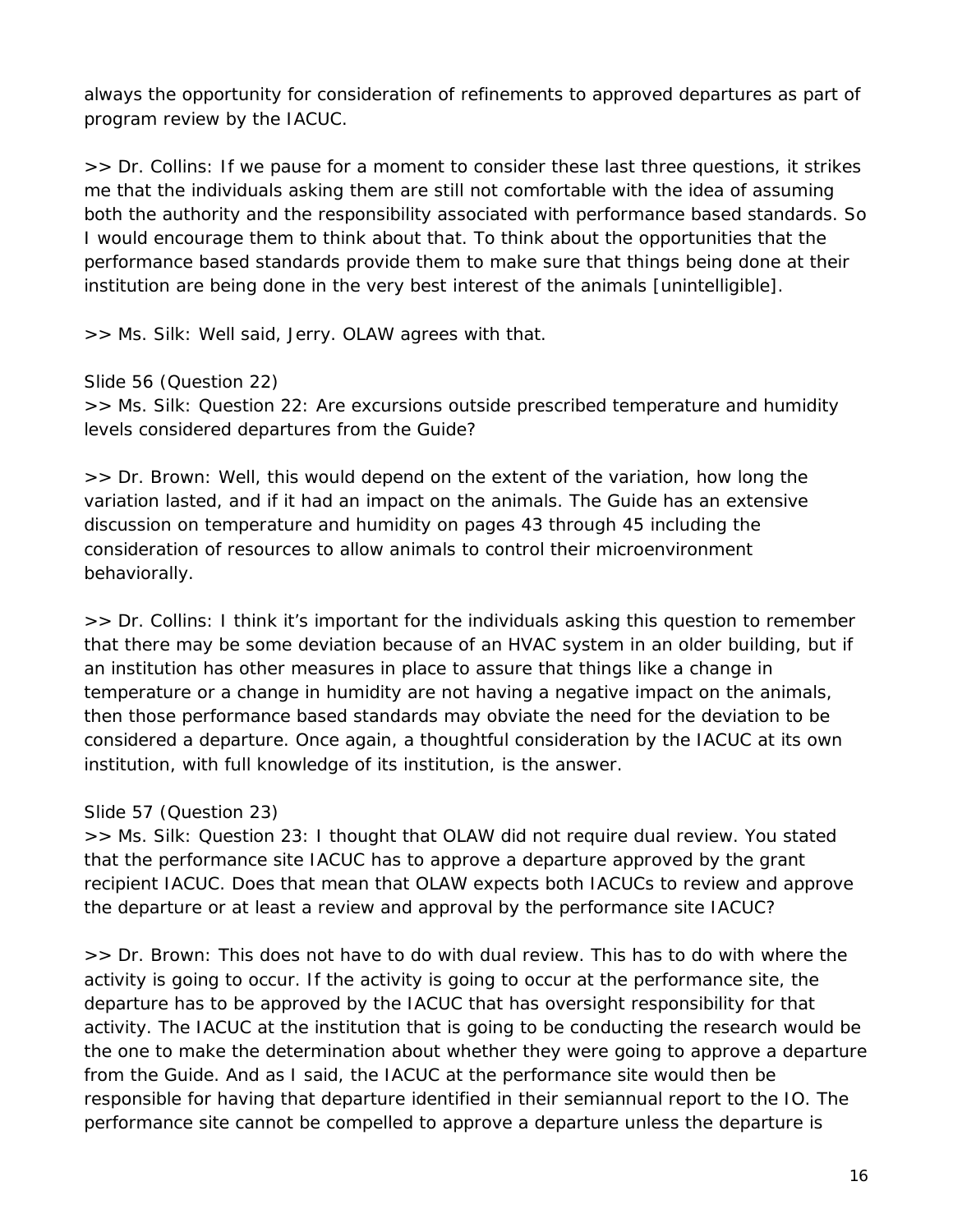found satisfactory by its IACUC. If the requirement to depart from a standard in the *Guide* is handed to them by a collaborating institution, there's no requirement to approve that departure if it doesn't meet the performance site's program standards.

*>> Dr. Collins:* If I could just make a general comment, as a former IACUC Chair, I would encourage institutions to consider the fact that if there is a process happening at another institution, there is not the requirement for dual review, however, it is certainly, I think, in the best interest of the institution that is accepting another institution's review to be aware of the nature of that review and make sure that, in fact, what has been approved by that other organization is in keeping with the standards of the other organization. Excuse me, of the organization that is accepting the other review from somewhere else.

### Slide 58 (Question 24)

*>> Ms. Silk:* Question 24: We are currently testing ammonia levels in our cages to see if we can change cages every two weeks. After we develop a performance standard based on these metrics and it is reviewed and approved by the IACUC, do we need to report this to OLAW? If yes, do we continue to test and report this as we continue from year to year?

*>> Dr. Brown:* As has been mentioned repeatedly throughout this presentation, OLAW does not need any of your reports concerning performance standards within your facilities. Performance standards in a standard operating procedure or program wide policy, once developed by the facility and approved by the IACUC, are not departures from the *Guide*, do not need to be reported in your semiannual report, and do not need to be reported to OLAW. Ongoing monitoring of an established performance standard using performance measures is part of having a performance based standard.

*>> Dr. Collins:* And I'd like to reemphasize what Pat just said. There's really a lot of wisdom if an institution has made some changes based on sampling for them to revisit that sampling at time periods that they consider most appropriate in order to make sure that possible changes like changes in bedding or changes in airflow or various other factors have not altered their assessment and that in fact their current performance standard still is appropriate for their institution.

*>> Dr. Brown:* I would agree with Jerry, the frequency of sampling should be based on the professional judgment of those at the institution responsible for the SOP or policy that includes that performance standard.

Slide 59 (Question 25) *>> Ms. Silk:* Question 25: If a departure is described in a non-PHS-funded study, should it be reported?

*>> Dr. Brown:* It is not clear if the question is asking if a departure should be reported in the semiannual report or if it should be reported to OLAW. We're going to answer it both ways. As we said before, the PHS Policy requires that a departure from the *Guide* that's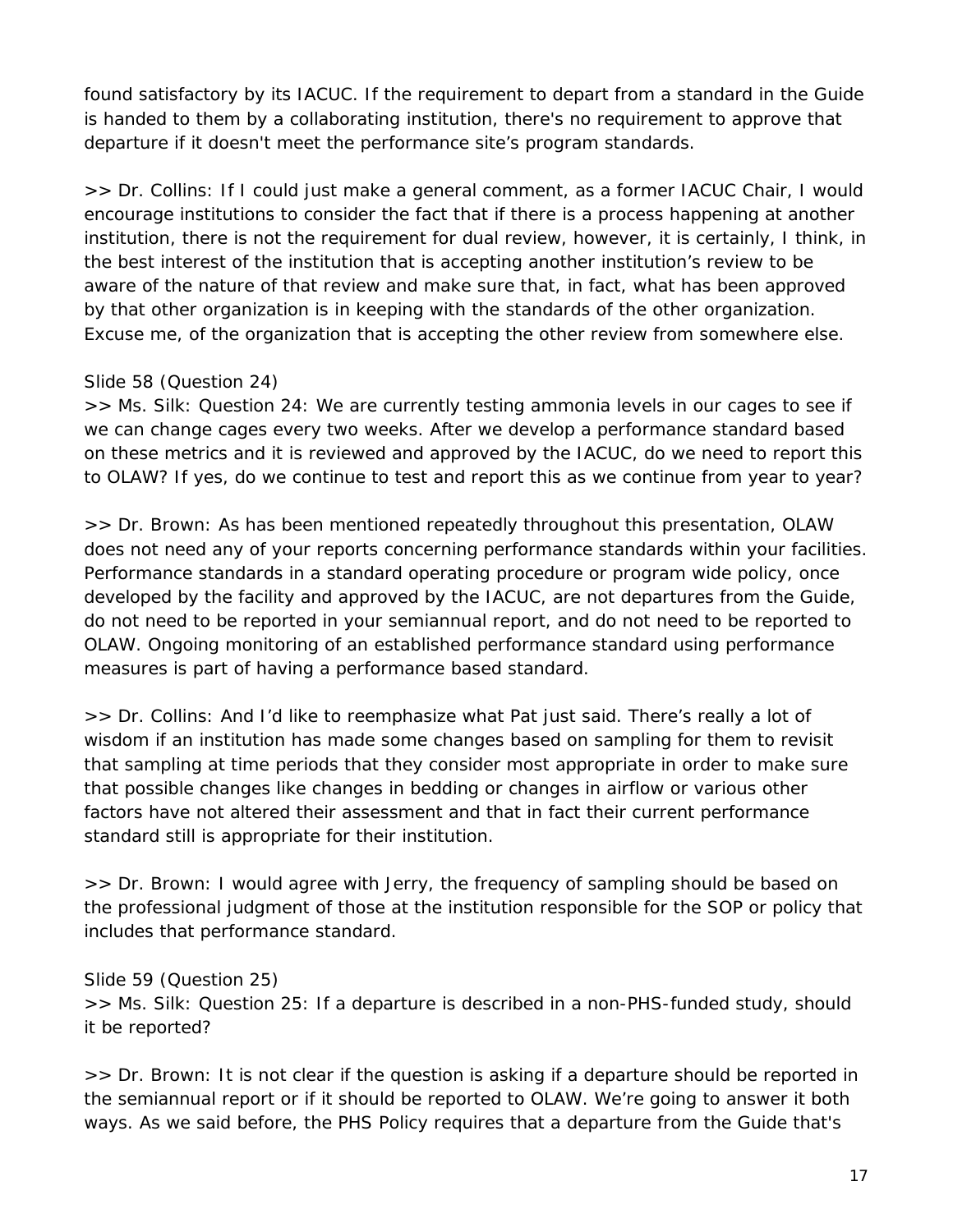approved by the IACUC be reported in the semiannual report. Approved departures are not reported to OLAW. The Animal Welfare Act Regulations also require departures from the regulations to be reported in the semiannual report, but that has not been the focus of our discussion today. For uniformity and consistency across the IACUC's oversight of an animal care and use program OLAW would consider it best if the institution keeps track of all approved departures from the *Guide* rather than just picking out ones that have to do with a PHS-funded study.

### Slide 60 (Question 26)

*>> Ms. Silk:* Question 26: We understand the need for the IACUC to include a veterinary prescribed departure but do not understand this statement that the IACUC needs to review and approve the departure. This statement implies that the IACUC could not approve the departure and thus override the veterinary decision. Please clarify.

*>> Dr. Brown:* The veterinarian has the authority and the responsibility to provide care for animals as needed without IACUC review or approval. However, if the veterinarian identifies a departure from a must or should statement in the *Guide* based on an ongoing veterinary medical or animal welfare issue where a standard operating procedure or program policy is necessary, that departure must be reviewed and approved by the IACUC. IACUC-approved departures must be reported to the IO in the next semiannual report and do not need to be reported to OLAW. An example I'd like to provide involves the use of aromas disbursed in animal rooms as part of an enrichment program developed by the veterinarian. On page 70 of the *Guide*, it discourages the use of agents that mask odors in animal facilities. This departure would be for an animal welfare issue and was reviewed and approved by the IACUC and reported in the semiannual report.

#### Slide 61 (Question 27)

*>> Ms. Silk:* Question 27: Does the IACUC have to approve a departure from the *Guide* that is driven by veterinary medical need and the requirement that this needs to be reported? The USDA does not require exemptions from the AWA/AWR if the exemptions are driven by veterinary care needs that are not due to the potential side-effects of the research.

*>> Dr. Brown:* This is very similar to the earlier question and has the same answer. As I said before, the veterinarian has the authority and the responsibility to provide care for animals as needed without IACUC review or approval. But if the veterinarian identifies a departure from a must or should statement in the *Guide* based on an ongoing veterinary medical or animal welfare issue where a standard operating procedure or program policy is necessary, that departure must be reviewed and approved by the IACUC. Exemptions from the Animal Welfare Act Regulations are not based on the *Guide* and are not part of this discussion today.

*>> Dr. Collins:* Pat, if I might just make a comment – I'm guessing that some of these questions are being driven by the concerns individuals may have that emergency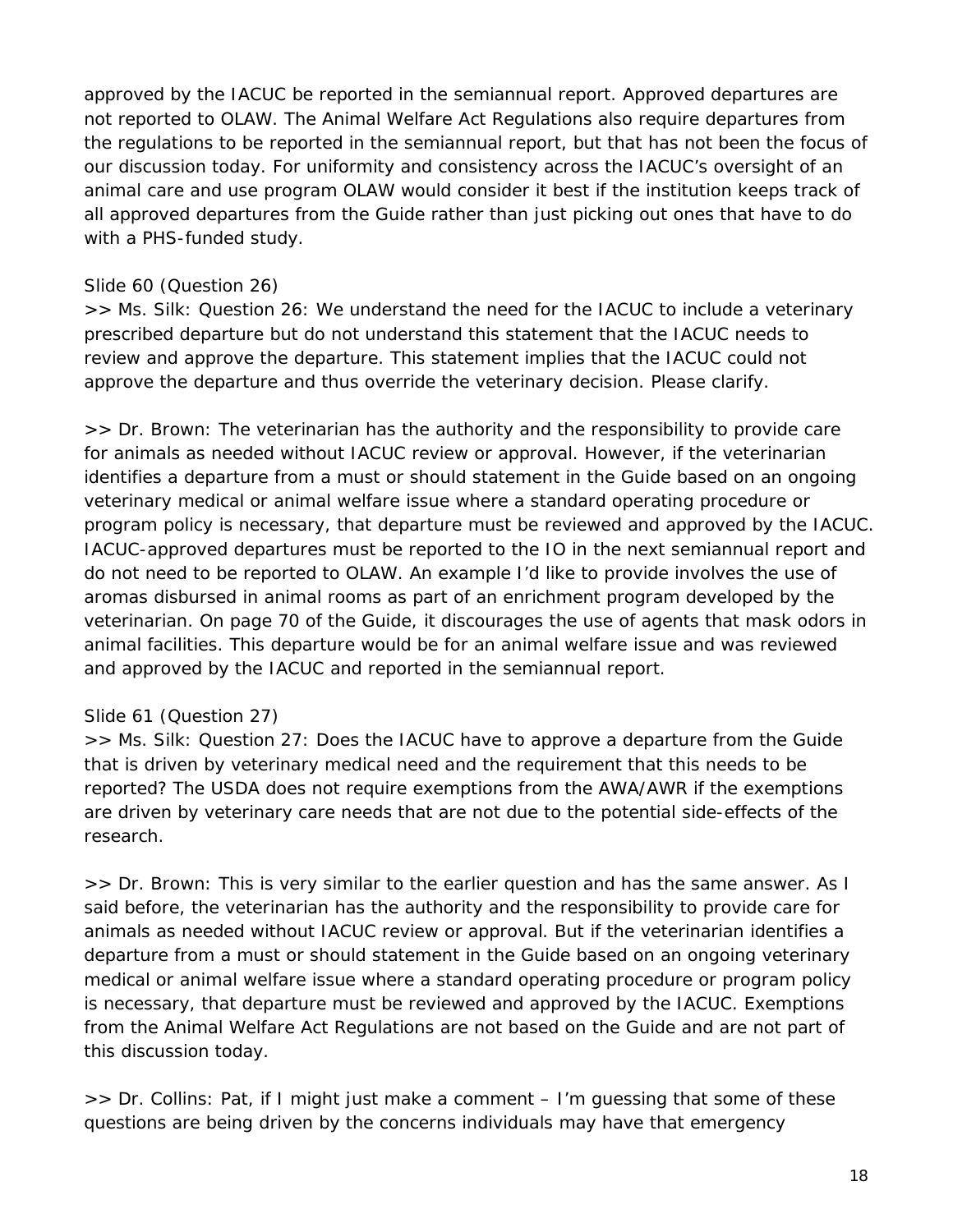decisions made by veterinarians that are in the best interests of animals somehow need to be reviewed and approved by the IACUC prior to that and clearly that is not the case.

*>> Dr. Brown:* That's correct, Jerry.

*>> Ms. Silk:* Good, thanks for pointing that out and singling that out.

Slide 62 (Question 28)

*>> Ms. Silk:* Question 28: Our rabbit care SOP says "single housing" which is a deviation based off a *Guide* approved exception for "experimental reasons". Does this exception need to be made into a policy or can the IACUC just review and approve the current SOP?

*>> Dr. Brown:* Well, the intent of this question is not clear, so I am going to interpret what I think they are asking and then answer my version of the question. I think the institution has an SOP that states that rabbits can be singly housed for experimental reasons. Hopefully, the SOP also addresses social housing when appropriate. The questioner wants to know if this must be made into an IACUC policy or if the IACUC should review and approve the SOP. Here's my answer: On page 51, the *Guide* says "Social animals should be housed in stable pairs or groups of compatible individuals unless they must be housed alone for experimental reasons…" This is a deviation from a "should" statement according to a specifically established exception in the *Guide*. As we've said before, exceptions are not departures from the *Guide* and do not need to be approved by the IACUC or reported to the IO or to OLAW. Incorporating this exception in the *Guide*  into an SOP which the IACUC considers as part of its program review is a reasonable approach. In addition, the IACUC should be reviewing and considering each protocol where a scientific justification is provided for why the rabbits may not be socially housed. Wherever possible, the institution should be considering social housing for rabbits unless justified for the reasons the *Guide* allows (experimental, veterinary or social incompatibility).

Slide 63 (Question 29)

*>> Ms. Silk:* Question 29: What is expected for housing social species when the housing unit is not adequate for pair or group housing? E.g., rabbit cages, horse barn stalls.

*>> Dr. Brown:* The institution must develop a plan and schedule to provide social housing for social species except in cases of specifically established exceptions in the *Guide*. As just mentioned, the exceptions allowed are experimental, veterinary or social incompatibility*.*

#### Slide 64 (Question 30)

*>> Ms. Silk:* Question 30: Are facilities that house rabbits expected to purchase caging that would accommodate pair housing or are we expected to find a way to provide social contact?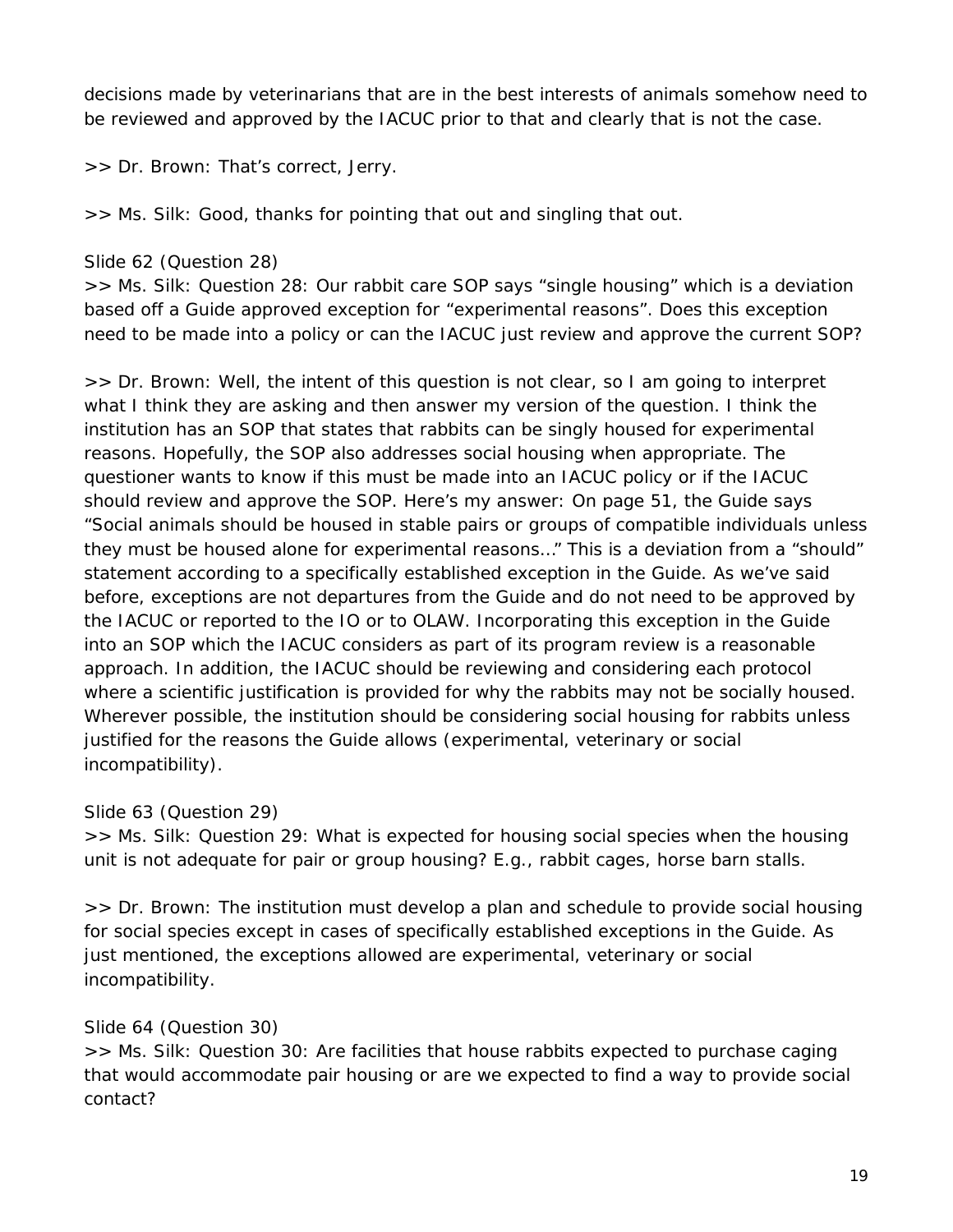*>> Dr. Brown:* The *Guide* requires social housing for social species except in cases of specifically established exceptions. Institutions have found many different ways to house rabbits socially: in cages, pens, runs or rooms that provide the opportunity for social interactions.

>> *Dr. Collins:* I think that last part of Pat's answer is really important, and it points out the essential nature of having institutions communicate with similar institutions that have similar concerns and similar problems because the reality is that throughout the country different places have developed very unique and very good ways of dealing with problems like this. And we need to be communicating with each other in order to make sure that we understand the wealth of those opportunities so that we can then decide which one of those is most appropriate for our own institution.

>> *Ms. Silk:* That's really the benefit – one of the benefits – of performance standards, isn't it Jerry? We can assimilate the collective wisdom of a lot of experienced professionals finding ways to solve these problems and sharing their best practices.

>> *Dr. Collins:* Absolutely, and it's certainly one of the values of various national and regional meetings where individuals can come together and have those after the conference discussions about these various concerns.

### Slide 65 (Question 31)

*>> Ms. Silk:* Question 31: How should an institution deal with the potential conflict between the "should" statement that social animals be housed in pairs vs. the recommended space allocation for animals (e.g., rabbits)?

*>> Dr. Brown:* There is no conflict because the *Guide* allows for the performance based approach at the local level to allow flexibility in order to improve animal welfare. The *Guide's* space recommendations are reference points for addressing space needs considering each institution's program scope and complexity. Institutions have found many different ways to house rabbits socially, as I just said: in cages, pens, runs or rooms that provide the opportunity for social interactions and also meet the minimum recommended space in the *Guide*.

>> *Ms. Silk:* I think our readers [listeners] should consider that the *Guide* is a new document and you have to kind of bring a new mindset when you read it. I understand this. I, too, find it hard to let go of those rules that we learned and we worked hard to follow that guidance in the older *Guide*. And so now we really have to bring an open mind to the guidance that's in the new *Guide*.

## Slide 66 (Question 32)

*>> Ms. Silk:* Question 32: A pharmaceutical-grade alternative to a drug being administered to mice is available. However, it is only available from a foreign company and is of unknown quality. Indeed, of suspect quality. The PI has been using the non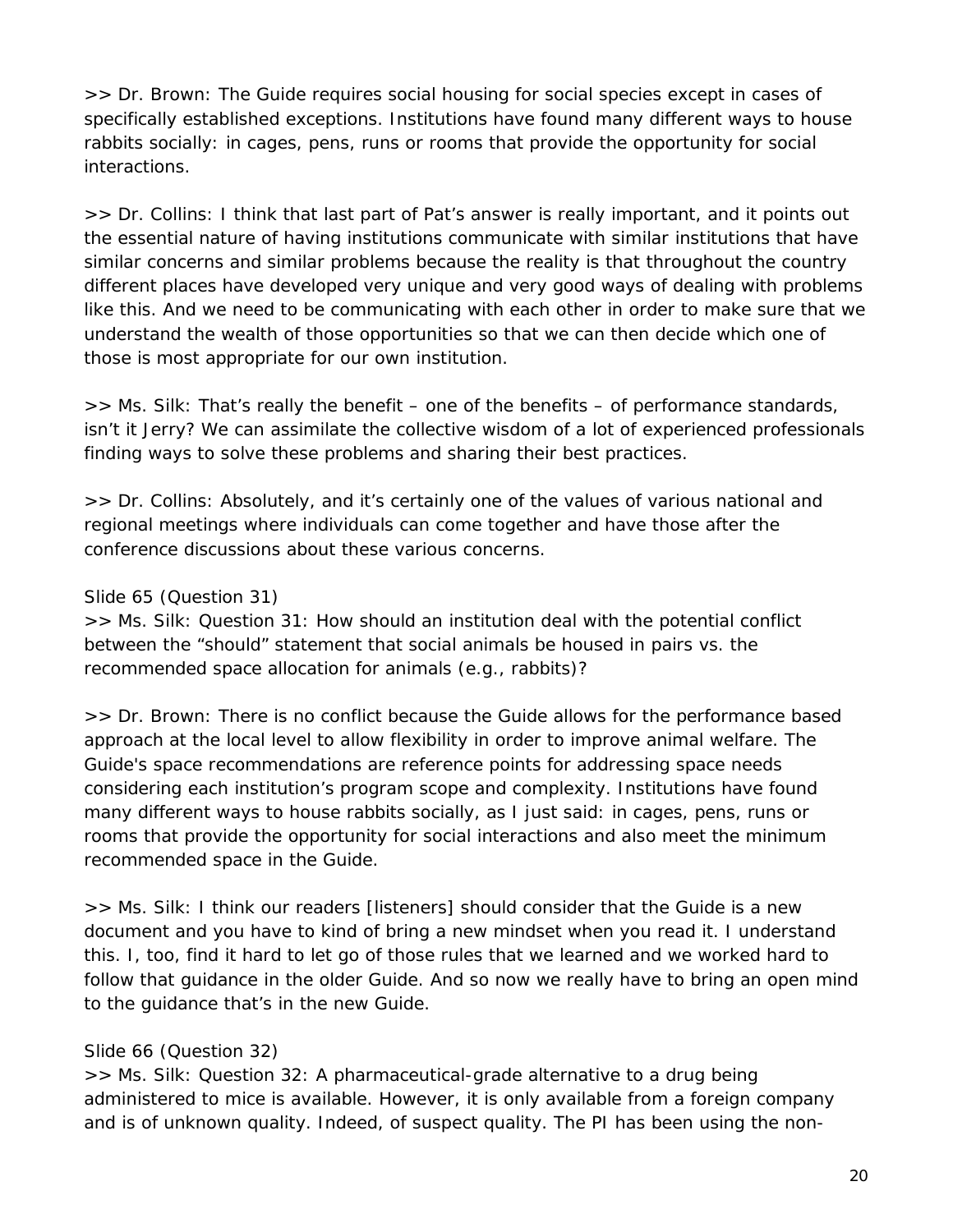pharmaceutical-grade version of the drug of reliable origin for several years. Can the IACUC approve this deviation from a must and how is it reported?

*>> Dr. Brown:* Well, it's not really a "must" in the *Guide*. The *Guide* says, on page 31, "…the use of a non-pharmaceutical-grade chemical or substance may be necessary to meet the scientific goals of a project…" So, yes, the IACUC can approve a scientific justification to use the non-pharmaceutical version of the drug. Use of a nonpharmaceutical-grade version of a drug with scientific justification is an already acknowledged exception in the *Guide*. These exceptions are not departures from the *Guide* and are not to be reported in the semiannual report.

>> *Dr. Collins:* This question actually troubles me somewhat. It seems to me that the individual raising this question may have lost focus of why these various rules, regulations, and polices are in place. They're there to ensure the well-being of the animals that are being used in essential research. So clearly, if the IACUC new that there was a potential problem, i.e., unknown quality associated with the drug, it would be their responsibility to make sure that that compound was not given to the animals.

>> *Ms. Silk:* Absolutely.

Slide 67 (Question 33)

*>> Ms. Silk:* Question 33: Do you have suggestions for getting departures practiced by PIs in the animal facility communicated to the IACUC?

*>> Dr. Brown:* If the PIs are performing departures from the *Guide* in the animal facility without the knowledge or approval of the IACUC, it would be noncompliance that must be reported to OLAW through the IO. The IACUC has the responsibility for developing a method of post-approval monitoring that ensures compliance with IACUC-approved protocols, facility operating procedures, and institutional policies to protect the health and well-being of the animals and the humans. The *Guide* on pages 33 and 34 discusses a variety of options for post-approval monitoring that this institution should consider.

## Slide 68 (Question 34)

*>> Ms. Silk:* Question 34: Facilities need to implement the 2011 changes to the *Guide* by 2012. Aside from the checklist provided by OLAW, how else can we provide "proof" of the changes?

*>> Dr. Brown*: The question is incorrect in what needs to occur in 2012. Institutions must complete at least one semiannual program review and facilities inspection using the Eighth Edition of the *Guide* as the basis for evaluation in 2012. It is not required that all changes be completed in 2012. A plan and schedule must be developed by December 31, 2012. OLAW allows the institution to determine what is a reasonable plan and schedule based on the complexity and scope of the changes that may be needed. As mentioned earlier, use of the [Checklist](http://grants.nih.gov/grants/olaw/sampledoc/cheklist.htm) is not required; it is provided for the convenience of Assured